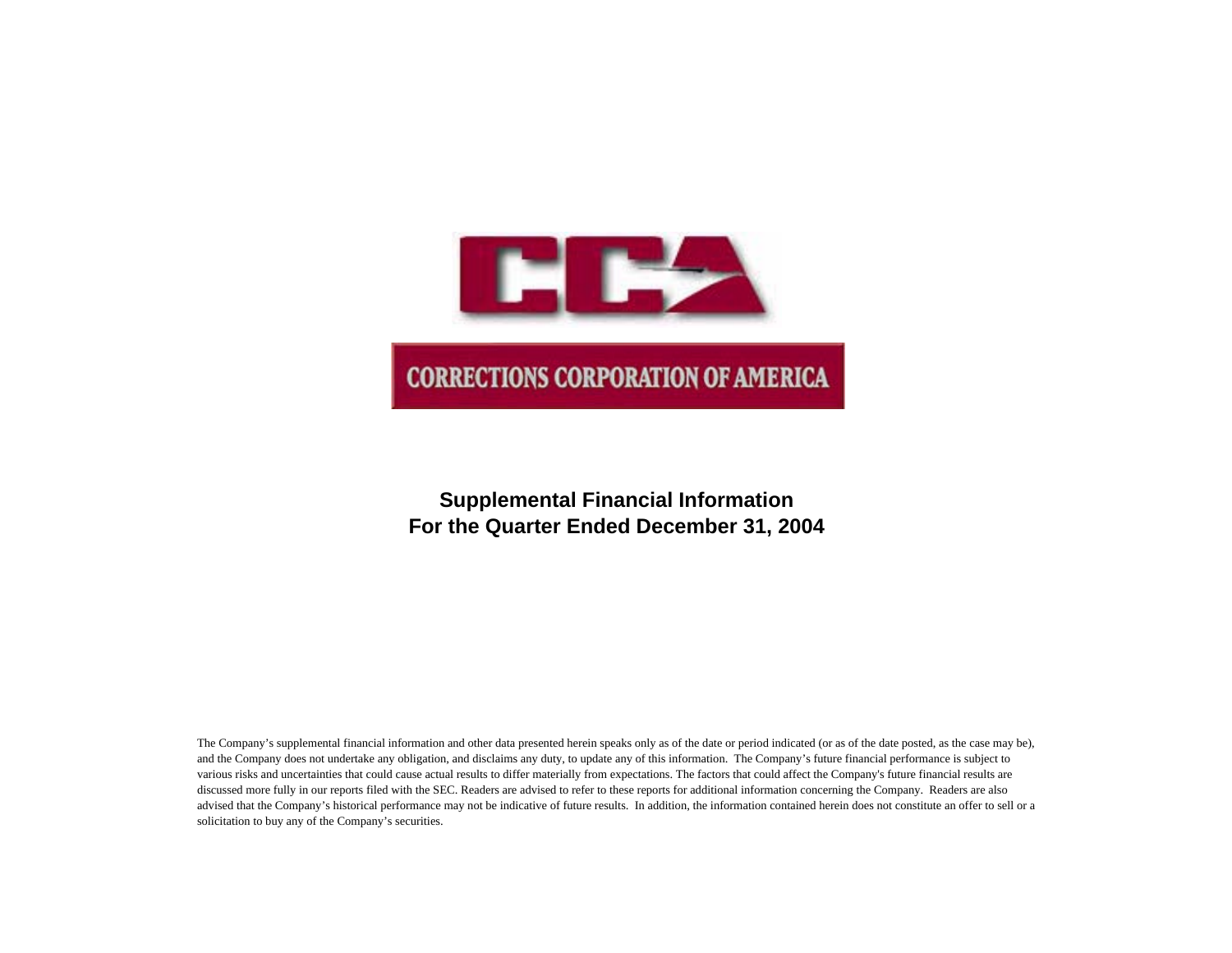# **CORRECTIONS CORPORATION OF AMERICA**

**Supplemental Financial Information For the Quarter Ended December 31, 2004**

#### **TABLE OF CONTENTS**

| Consolidated Balance Sheets <b>Consolidated</b> Balance Sheets <b>Consolidated</b> Balance Sheets <b>Consolidated</b> Balance Sheets <b>Consolidated</b> Balance Sheets <b>Consolidated</b> Balance Sheets <b>Consolidated</b> Balance Sheets <b>Consolidated</b> |  |
|-------------------------------------------------------------------------------------------------------------------------------------------------------------------------------------------------------------------------------------------------------------------|--|
| Consolidated Statements of Operations 22                                                                                                                                                                                                                          |  |
| Reconciliation of Basic to Diluted Earnings Per Share———————————————————————————5                                                                                                                                                                                 |  |
| Illustration of 2003 Results, Adjusted for Special Items and Assuming a Tax Provision (664)                                                                                                                                                                       |  |
| Selected Financial Information 7                                                                                                                                                                                                                                  |  |
| Analysis of Outstanding Debt and Preferred Stock 10                                                                                                                                                                                                               |  |
|                                                                                                                                                                                                                                                                   |  |
| Facility Portfolio 22 12                                                                                                                                                                                                                                          |  |
| Diversification of Revenue 18                                                                                                                                                                                                                                     |  |
| Research Coverage / Credit Ratings <b>Communities</b> 19                                                                                                                                                                                                          |  |

John D. Ferguson, President and CEO Irving E. Lingo, Jr., Chief Financial Officer 10 Burton Hills Boulevard Nashville, TN 37215 Tel.: (615) 263-3000 Fax: (615) 263-3010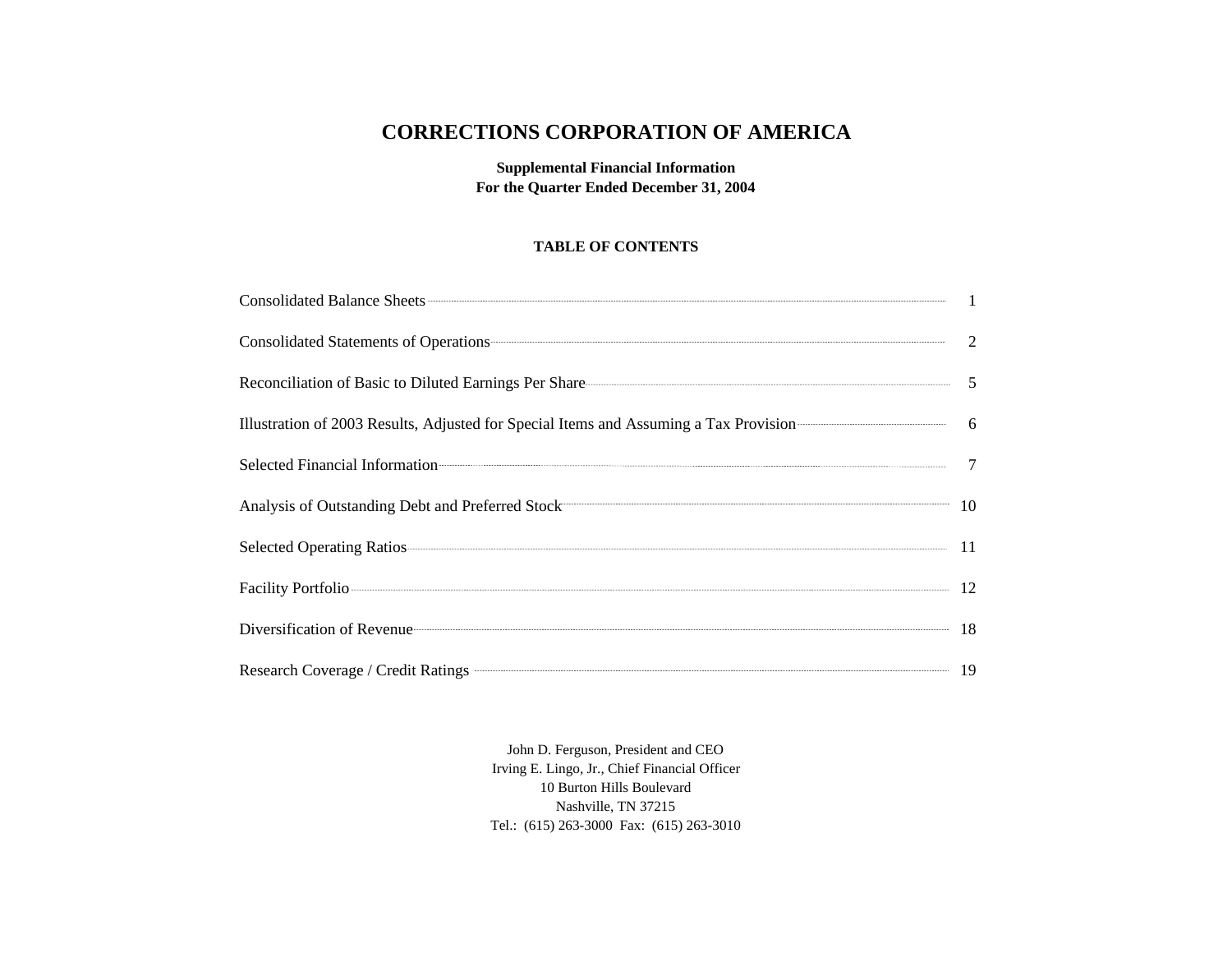### **CONSOLIDATED BALANCE SHEETS**

|                                                                  | December 31,    | September 30,                      | <b>June 30,</b>         | March 31,       | December 31,            |
|------------------------------------------------------------------|-----------------|------------------------------------|-------------------------|-----------------|-------------------------|
| <b>ASSETS</b>                                                    | 2004            | 2004                               | 2004                    | 2004            | 2003                    |
| Cash and cash equivalents                                        | \$<br>59,624    | $\overline{\mathcal{S}}$<br>68,651 | $\mathcal{S}$<br>50,137 | \$<br>88,451    | $\frac{1}{2}$<br>84,231 |
| Restricted cash                                                  | 12,965          | 12,912                             | 12,876                  | 12,849          | 12,823                  |
| Accounts receivable, net of allowance                            | 156,653         | 157,650                            | 158,489                 | 153,134         | 137,623                 |
| Deferred tax assets                                              | 56,410          | 51,662                             | 46,092                  | 47,442          | 50,473                  |
| Prepaid expenses and other current assets                        | 16,636          | 15,791                             | 14,532                  | 6,502           | 8,028                   |
| Total current assets                                             | 302,288         | 306,666                            | 282,126                 | 308,378         | 293,178                 |
| Property and equipment, net                                      | 1,660,010       | 1,650,434                          | 1,630,612               | 1,604,024       | 1,586,979               |
| Investment in direct financing lease                             | 17,073          | 17,255                             | 17,426                  | 17,591          | 17,751                  |
| Goodwill                                                         | 15,563          | 15,563                             | 15,563                  | 15,563          | 15,563                  |
| Deferred tax assets                                              |                 |                                    |                         |                 | 6,739                   |
| Other assets                                                     | 28,144          | 29,926                             | 32,492                  | 32,646          | 38,818                  |
| Total assets                                                     | 2,023,078       | 2,019,844<br>\$                    | 1,978,219               | 1,978,202       | 1,959,028<br>- \$       |
| <b>LIABILITIES AND STOCKHOLDERS' EQUITY</b>                      |                 |                                    |                         |                 |                         |
| Accounts payable and accrued expenses                            | \$<br>146,876   | \$<br>178,261                      | \$<br>168,685           | 168,168<br>\$   | \$<br>157,417           |
| Income tax payable                                               | 22,207          | 2,572                              | 489                     | 541             | 913                     |
| Distributions payable                                            |                 |                                    |                         |                 | 150                     |
| Current portion of long-term debt                                | 3,182           | 3,220                              | 2,529                   | 1,837           | 1,146                   |
| Total current liabilities                                        | 172,265         | 184,053                            | 171,703                 | 170,546         | 159,626                 |
| Long-term debt, net of current portion                           | 999,113         | 999,868                            | 1,000,676               | 1,001,482       | 1,002,282               |
| Deferred tax liabilities                                         | 14,132          | 17,668                             | 6,002                   | 353             |                         |
| Other liabilities                                                | 21,574          | 21,673                             | 21,799                  | 21,898          | 21,655                  |
| <b>Total liabilities</b>                                         | 1,207,084       | 1,223,262                          | 1,200,180               | 1,194,279       | 1,183,563               |
| Commitments and contingencies                                    |                 |                                    |                         |                 |                         |
| Preferred stock - \$0.01 par value:                              |                 |                                    |                         |                 |                         |
| Series A - stated at liquidation preference of \$25.00 per share |                 |                                    |                         |                 | 7,500                   |
| Series B - stated at liquidation preference of \$24.46 per share |                 |                                    |                         | 23,528          | 23,528                  |
| Common stock - \$0.01 par value                                  | 354             | 352                                | 352                     | 351             | 350                     |
| Additional paid-in capital                                       | 1,451,885       | 1,447,685                          | 1,446,455               | 1,444,240       | 1,441,742               |
| Deferred compensation                                            | (1,736)         | (2,019)                            | (2, 324)                | (2,720)         | (1, 479)                |
| Retained deficit                                                 | (634, 509)      | (649, 436)                         | (666, 444)              | (681, 220)      | (695, 590)              |
| Accumulated other comprehensive loss                             |                 |                                    |                         | (256)           | (586)                   |
| Total stockholders' equity                                       | 815,994         | 796,582                            | 778,039                 | 783,923         | 775,465                 |
| Total liabilities and stockholders' equity                       | 2,023,078<br>S. | 2,019,844<br><sup>\$</sup>         | 1,978,219<br>\$         | 1,978,202<br>S. | 1,959,028<br>\$         |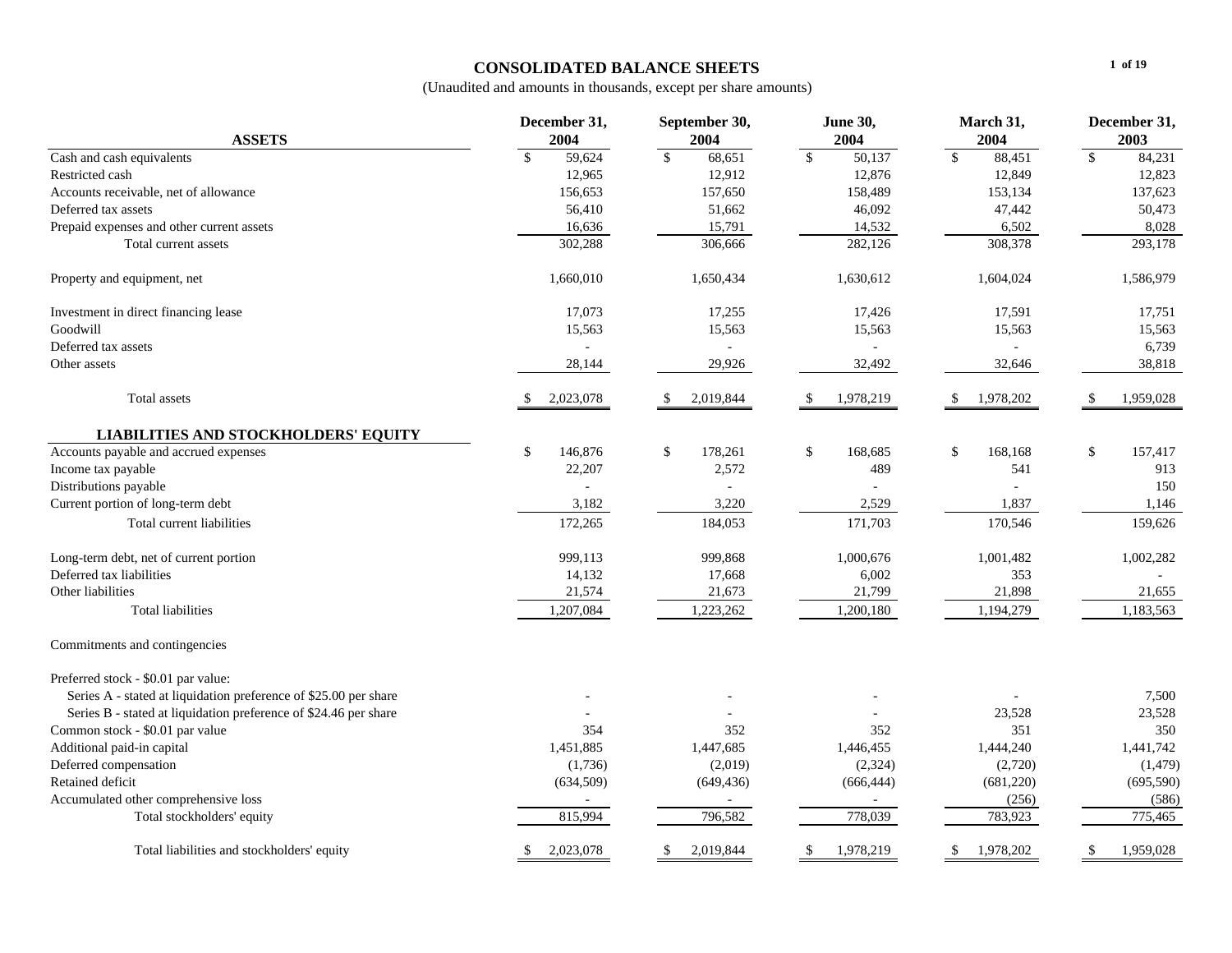#### **CONSOLIDATED STATEMENTS OF OPERATIONS**

|                                                                             |               | <b>For the Three Months Ended</b> | For the Twelve Months Ended |               |  |  |
|-----------------------------------------------------------------------------|---------------|-----------------------------------|-----------------------------|---------------|--|--|
|                                                                             |               | December 31,                      | December 31,                |               |  |  |
|                                                                             | 2004          | 2003                              | 2004                        | 2003          |  |  |
| <b>REVENUE:</b>                                                             |               |                                   |                             |               |  |  |
| Management:                                                                 |               |                                   |                             |               |  |  |
| Federal                                                                     | \$<br>111,467 | \$<br>100,253                     | $\mathbb{S}$<br>429,641     | \$<br>384,128 |  |  |
| <b>State</b>                                                                | 140,143       | 125,509                           | 549,580                     | 485,539       |  |  |
| Local                                                                       | 25,245        | 25,224                            | 101,364                     | 97,311        |  |  |
| Other                                                                       | 11,414        | 10,203                            | 44,316                      | 39,509        |  |  |
| Total management revenue                                                    | 288,269       | 261,189                           | 1,124,901                   | 1,006,487     |  |  |
| Transportation                                                              | 4,455<br>971  | 4,760<br>945                      | 19,142                      | 18,901        |  |  |
| Rental<br>Other                                                             | 92            | 29                                | 3,845<br>370                | 3,742<br>105  |  |  |
|                                                                             | 293,787       | 266,923                           | 1,148,258                   | 1,029,235     |  |  |
| <b>EXPENSES:</b>                                                            |               |                                   |                             |               |  |  |
| Operating:                                                                  |               |                                   |                             |               |  |  |
| Facility fixed                                                              | 160,391       | 141,494                           | 633,384                     | 552,107       |  |  |
| Facility variable                                                           | 55,628        | 50,054                            | 211,489                     | 192,469       |  |  |
| Transportation                                                              | 5,347         | 5,592                             | 25,081                      | 20,944        |  |  |
| Other                                                                       | 32            | 137                               | 618                         | 948           |  |  |
| Total operating expenses                                                    | 221,398       | 197,277                           | 870,572                     | 766,468       |  |  |
| General and administrative                                                  | 12,836        | 11,101                            | 48,186                      | 40,467        |  |  |
| Depreciation and amortization                                               | 14,511        | 13,828                            | 54,511                      | 52,930        |  |  |
|                                                                             | 248,745       | 222,206                           | 973,269                     | 859,865       |  |  |
| <b>OPERATING INCOME</b>                                                     | 45,042        | 44,717                            | 174,989                     | 169,370       |  |  |
| <b>OTHER (INCOME) EXPENSE:</b>                                              |               |                                   |                             |               |  |  |
| Interest expense, net                                                       | 17,368        | 17,987                            | 69,177                      | 74,446        |  |  |
| Expenses associated with debt refinancing and recapitalization transactions |               |                                   | 101                         | 6,687         |  |  |
| Change in fair value of derivative instruments                              | ä,            |                                   |                             | (2,900)       |  |  |
| Other (income) expenses                                                     | 449           | (150)                             | 943                         | (414)         |  |  |
|                                                                             | 17,817        | 17,837                            | 70,221                      | 77,819        |  |  |
| <b>INCOME FROM CONTINUING OPERATIONS BEFORE INCOME TAXES</b>                | 27,225        | 26,880                            | 104,768                     | 91,551        |  |  |
| Income tax benefit (expense)                                                | (12, 182)     | 52,459                            | (42, 126)                   | 52,352        |  |  |
| <b>INCOME FROM CONTINUING OPERATIONS</b>                                    | 15,043        | 79,339                            | 62,642                      | 143,903       |  |  |
| Income (loss) from discontinued operations, net of taxes                    | (116)         | 275                               | (99)                        | (2,120)       |  |  |
| <b>NET INCOME</b>                                                           | 14,927        | 79,614                            | 62,543                      | 141,783       |  |  |
| Distributions to preferred stockholders                                     |               | (856)                             | (1, 462)                    | (15,262)      |  |  |
| NET INCOME AVAILABLE TO COMMON STOCKHOLDERS                                 | 14,927        | 78,758<br>\$                      | 61,081<br>S                 | 126,521<br>\$ |  |  |
| <b>BASIC EARNINGS PER SHARE</b>                                             | 0.42          | 2.27<br>\$                        | 1.74                        | \$<br>3.92    |  |  |
|                                                                             |               |                                   |                             |               |  |  |
| <b>DILUTED EARNINGS PER SHARE</b>                                           | 0.38<br>S     | 2.01<br>\$                        | 1.55<br>S                   | \$<br>3.44    |  |  |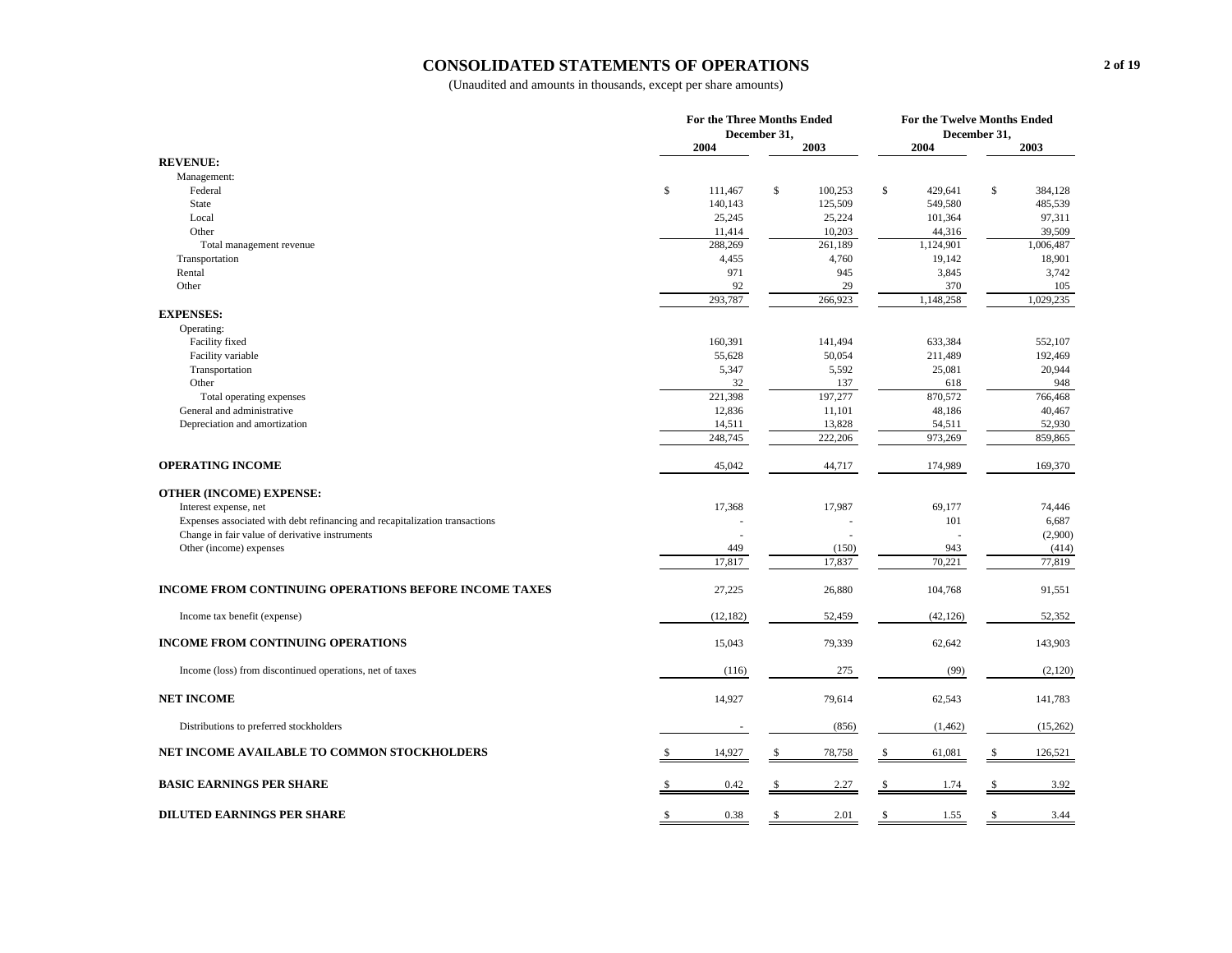#### **CONSOLIDATED STATEMENTS OF OPERATIONS**

|                                                                             |                   | As Adjusted for Discontinued Operations |                                   |                       |
|-----------------------------------------------------------------------------|-------------------|-----------------------------------------|-----------------------------------|-----------------------|
|                                                                             |                   |                                         | <b>For the Three Months Ended</b> |                       |
|                                                                             | March 31,<br>2004 | June 30,<br>2004                        | September 30,<br>2004             | December 31,<br>2004  |
| <b>REVENUE:</b>                                                             |                   |                                         |                                   |                       |
| Management:                                                                 |                   |                                         |                                   |                       |
| Federal                                                                     | \$<br>101,411     | \$<br>107,914                           | \$<br>108,849                     | \$<br>111,467         |
| <b>State</b>                                                                | 133,654           | 137,888                                 | 137,895                           | 140,143               |
| Local                                                                       | 24,787            | 25,239                                  | 26,093                            | 25,245                |
| Other                                                                       | 10,917            | 10,915                                  | 11,070                            | 11,414                |
| Total management revenue<br>Transportation                                  | 270,769<br>5,077  | 281,956<br>4,312                        | 283,907<br>5,298                  | 288,269<br>4,455      |
| Rental                                                                      | 948               | 955                                     | 971                               | 971                   |
| Other                                                                       | 17                | 161                                     | 100                               | 92                    |
|                                                                             | 276,811           | 287,384                                 | 290,276                           | 293,787               |
| <b>EXPENSES:</b>                                                            |                   |                                         |                                   |                       |
| Operating:                                                                  |                   |                                         |                                   |                       |
| Facility fixed                                                              | 153,104           | 158,468                                 | 161,421                           | 160,391               |
| Facility variable                                                           | 50,454            | 52,774                                  | 52,633                            | 55,628                |
| Transportation                                                              | 6,602             | 6,686                                   | 6,446                             | 5,347                 |
| Other                                                                       | 181               | 195                                     | 210                               | 32                    |
| Total operating expenses                                                    | 210,341           | 218,123                                 | 220,710                           | 221,398               |
| General and administrative                                                  | 10,969            | 12,053                                  | 12,328                            | 12,836                |
| Depreciation and amortization                                               | 12,852            | 13,162                                  | 13,986                            | 14,511                |
|                                                                             | 234,162           | 243,338                                 | 247,024                           | 248,745               |
| <b>OPERATING INCOME</b>                                                     | 42,649            | 44,046                                  | 43,252                            | 45,042                |
| <b>OTHER (INCOME) EXPENSE:</b>                                              |                   |                                         |                                   |                       |
| Interest expense, net                                                       | 17,641            | 17,337                                  | 16,831                            | 17,368                |
| Expenses associated with debt refinancing and recapitalization transactions | 25                | 76                                      |                                   |                       |
| Other (income) expenses                                                     | 46                | 209                                     | 239                               | 449                   |
|                                                                             | 17,712            | 17,622                                  | 17,070                            | 17,817                |
| <b>INCOME FROM CONTINUING OPERATIONS BEFORE INCOME TAXES</b>                | 24,937            | 26,424                                  | 26,182                            | 27,225                |
| Income tax expense                                                          | (9,975)           | (10,931)                                | (9,038)                           | (12, 182)             |
| <b>INCOME FROM CONTINUING OPERATIONS</b>                                    | 14,962            | 15,493                                  | 17,144                            | 15,043                |
| Income (loss) from discontinued operations, net of taxes                    | 222               | (69)                                    | (136)                             | (116)                 |
| <b>NET INCOME</b>                                                           | 15,184            | 15,424                                  | 17,008                            | 14,927                |
| Distributions to preferred stockholders                                     | (814)             | (648)                                   |                                   |                       |
| NET INCOME AVAILABLE TO COMMON STOCKHOLDERS                                 | 14,370<br>S       | $\frac{1}{2}$<br>14,776                 | 17,008<br>S                       | \$<br>14,927          |
| <b>BASIC EARNINGS PER SHARE</b>                                             | 0.41              | 0.42<br>S                               | 0.49<br>S                         | 0.42                  |
| <b>DILUTED EARNINGS PER SHARE</b>                                           | 0.37              | $\mathbf S$<br>0.38                     | $\mathbf S$<br>0.43               | $\mathcal{S}$<br>0.38 |
| TOTAL COMPENSATED MAN-DAYS                                                  | 5,545,369         | 5,736,886                               | 5,796,989                         | 5,795,766             |
| <b>TOTAL AVAILABLE BED-DAYS</b>                                             | 5,797,696         | 5,985,070                               | 6,106,345                         | 6,255,777             |
| <b>AVERAGE COMPENSATED OCCUPANCY</b>                                        | 95.6%             | 95.9%                                   | 94.9%                             | 92.6%                 |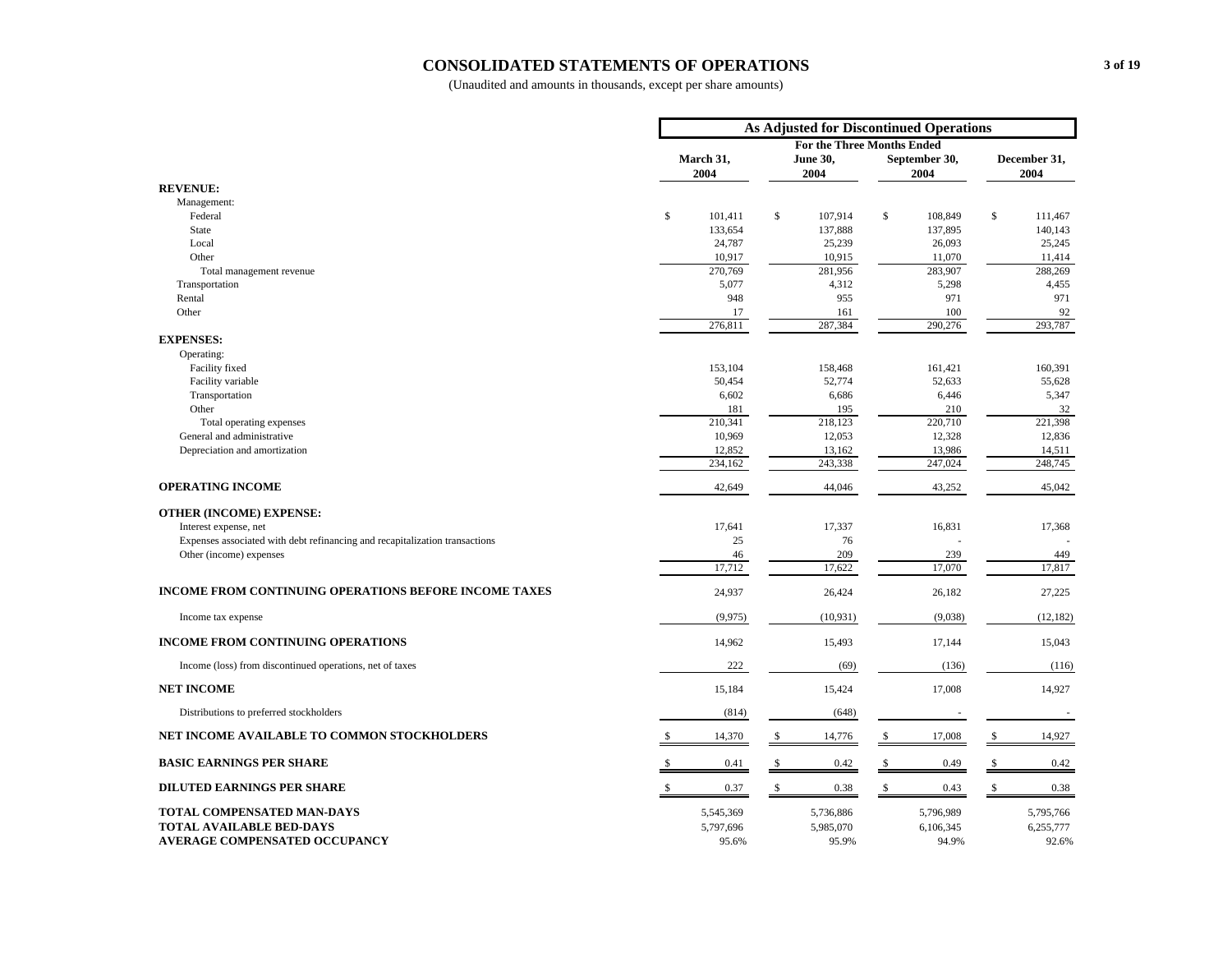#### **CONSOLIDATED STATEMENTS OF OPERATIONS**

|                                                                             |                        | As Adjusted for Discontinued Operations |                            |                      |
|-----------------------------------------------------------------------------|------------------------|-----------------------------------------|----------------------------|----------------------|
|                                                                             |                        |                                         | For the Three Months Ended |                      |
|                                                                             | March 31,<br>2003      | <b>June 30,</b><br>2003                 | September 30,<br>2003      | December 31,<br>2003 |
| <b>REVENUE:</b>                                                             |                        |                                         |                            |                      |
| Management:                                                                 |                        |                                         |                            |                      |
| Federal                                                                     | $\mathbb{S}$<br>91,457 | \$<br>94,709                            | \$<br>97,709               | \$<br>100,253        |
| <b>State</b>                                                                | 119,247                | 118,220                                 | 122,563                    | 125,509              |
| Local                                                                       | 22,906                 | 23,932                                  | 25,249                     | 25,224               |
| Other<br>Total management revenue                                           | 9,493<br>243,103       | 9,902<br>246,763                        | 9,911<br>255,432           | 10,203<br>261,189    |
| Transportation                                                              | 4,438                  | 4,598                                   | 5,105                      | 4,760                |
| Rental                                                                      | 923                    | 929                                     | 945                        | 945                  |
| Other                                                                       | 21                     | 22                                      | 33                         | 29                   |
|                                                                             | 248,485                | 252,312                                 | 261,515                    | 266,923              |
| <b>EXPENSES:</b>                                                            |                        |                                         |                            |                      |
| Operating:                                                                  |                        |                                         |                            |                      |
| Facility fixed                                                              | 133,339                | 136,922                                 | 140,352                    | 141,494              |
| Facility variable                                                           | 45,560                 | 46,508                                  | 50,347                     | 50,054               |
| Transportation<br>Other                                                     | 4,346<br>282           | 4,568<br>329                            | 6,438<br>200               | 5,592<br>137         |
| Total operating expenses                                                    | 183,527                | 188,327                                 | 197,337                    | 197,277              |
| General and administrative                                                  | 9,537                  | 10,010                                  | 9,819                      | 11,101               |
| Depreciation and amortization                                               | 12,913                 | 13,034                                  | 13,155                     | 13,828               |
|                                                                             | 205,977                | 211,371                                 | 220,311                    | 222,206              |
| <b>OPERATING INCOME</b>                                                     | 42,508                 | 40,941                                  | 41,204                     | 44,717               |
| <b>OTHER (INCOME) EXPENSE:</b>                                              |                        |                                         |                            |                      |
| Interest expense, net                                                       | 17,722                 | 19,659                                  | 19,078                     | 17,987               |
| Expenses associated with debt refinancing and recapitalization transactions |                        | 4,135                                   | 2,552                      |                      |
| Change in fair value of derivative instruments                              |                        | (2,900)                                 |                            |                      |
| Other (income) expenses                                                     | 201                    | (322)                                   | (143)                      | (150)                |
|                                                                             | 17,923                 | 20,572                                  | 21,487                     | 17,837               |
| <b>INCOME FROM CONTINUING OPERATIONS BEFORE INCOME TAXES</b>                | 24,585                 | 20,369                                  | 19,717                     | 26,880               |
| Income tax benefit (expense)                                                | 170                    |                                         | (277)                      | 52,459               |
| <b>INCOME FROM CONTINUING OPERATIONS</b>                                    | 24,755                 | 20,369                                  | 19,440                     | 79,339               |
| Income (loss) from discontinued operations, net of taxes                    | (1, 853)               | (139)                                   | (403)                      | 275                  |
| <b>NET INCOME</b>                                                           | 22,902                 | 20,230                                  | 19,037                     | 79,614               |
| Distributions to preferred stockholders                                     | (5,480)                | (8,090)                                 | (836)                      | (856)                |
| NET INCOME AVAILABLE TO COMMON STOCKHOLDERS                                 | 17,422                 | \$<br>12,140                            | 18,201<br>S                | \$<br>78,758         |
| <b>BASIC EARNINGS PER SHARE</b>                                             | 0.63                   | \$<br>0.38                              | \$<br>0.53                 | 2.27<br>S            |
| <b>DILUTED EARNINGS PER SHARE</b>                                           | S<br>0.56              | $\mathbb{S}$<br>0.34                    | $\mathbb{S}$<br>0.47       | $\mathbb S$<br>2.01  |
| <b>TOTAL COMPENSATED MAN-DAYS</b>                                           | 4,784,038              | 4,827,629                               | 5,023,588                  | 5,111,879            |
| <b>TOTAL AVAILABLE BED-DAYS</b>                                             | 5,220,473              | 5,299,112                               | 5,357,344                  | 5,357,344            |
| <b>AVERAGE COMPENSATED OCCUPANCY</b>                                        | 91.6%                  | 91.1%                                   | 93.8%                      | 95.4%                |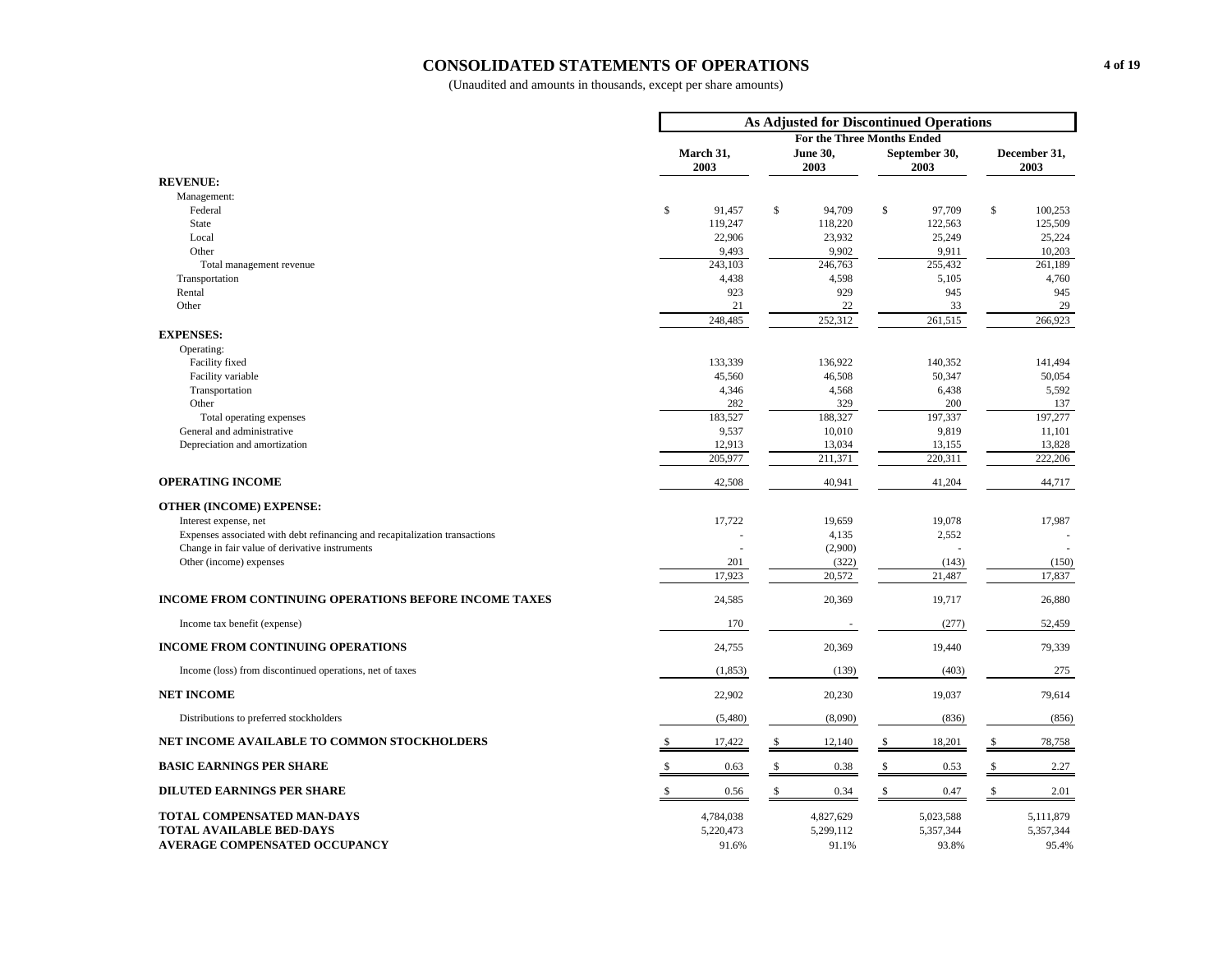### **RECONCILIATION OF BASIC TO DILUTED EARNINGS PER SHARE**

|                                                                | For the Three Months Ended December 31, |                    |        | For the Twelve Months Ended December 31, |        |                    |         |  |
|----------------------------------------------------------------|-----------------------------------------|--------------------|--------|------------------------------------------|--------|--------------------|---------|--|
|                                                                | 2004                                    |                    | 2003   |                                          | 2004   |                    | 2003    |  |
| Basic:                                                         |                                         |                    |        |                                          |        |                    |         |  |
| Income from continuing operations                              | 15,043                                  | \$                 | 78,483 | -S                                       | 61,180 | \$                 | 128,641 |  |
| Income (loss) from discontinued operations, net of taxes       | (116)                                   |                    | 275    |                                          | (99)   |                    | (2,120) |  |
| Net income available to common stockholders                    | 14,927                                  | $\mathbb{S}$       | 78,758 | \$                                       | 61,081 | \$                 | 126,521 |  |
| Diluted:                                                       |                                         |                    |        |                                          |        |                    |         |  |
| Income from continuing operations                              | 15,043                                  | \$                 | 78,483 | -S                                       | 61,180 | <sup>\$</sup>      | 128,641 |  |
| Interest expense applicable to convertible notes, net of taxes | 167                                     |                    | 302    |                                          | 720    |                    | 4,496   |  |
| Diluted income from continuing operations                      | 15,210                                  |                    | 78,785 |                                          | 61,900 |                    | 133,137 |  |
| Income (loss) from discontinued operations, net of taxes       | (116)                                   |                    | 275    |                                          | (99)   |                    | (2,120) |  |
| Diluted net income available to common stockholders            | 15,094                                  |                    | 79,060 |                                          | 61,801 |                    | 131,017 |  |
| Basic:                                                         |                                         |                    |        |                                          |        |                    |         |  |
| Weighted average common shares outstanding                     | 35,331                                  |                    | 35,039 |                                          | 35,194 |                    | 32,603  |  |
| Unvested restricted common stock                               | (140)                                   |                    | (367)  |                                          | (135)  |                    | (358)   |  |
| Weighted average common shares outstanding-basic               | 35,191                                  |                    | 34,672 |                                          | 35,059 |                    | 32,245  |  |
| Diluted:                                                       |                                         |                    |        |                                          |        |                    |         |  |
| Weighted average common shares outstanding-basic               | 35,191                                  |                    | 34,672 |                                          | 35,059 |                    | 32,245  |  |
| Effect of dilutive securities:                                 |                                         |                    |        |                                          |        |                    |         |  |
| Stock options and warrants                                     | 1,289                                   |                    | 1,046  |                                          | 1,301  |                    | 917     |  |
| Stockholder litigation                                         |                                         |                    |        |                                          |        |                    | 115     |  |
| Convertible notes                                              | 3,362                                   |                    | 3,362  |                                          | 3,362  |                    | 4,523   |  |
| Restricted stock-based compensation                            | 69                                      |                    | 273    |                                          | 58     |                    | 249     |  |
| Weighted average shares and assumed conversions-diluted        | 39,911                                  |                    | 39,353 |                                          | 39,780 |                    | 38,049  |  |
| Basic earnings (loss) per share:                               |                                         |                    |        |                                          |        |                    |         |  |
| Income from continuing operations                              | 0.42                                    | \$                 | 2.26   | \$                                       | 1.74   | <sup>\$</sup>      | 3.99    |  |
| Income (loss) from discontinued operations, net of taxes       |                                         |                    | 0.01   |                                          |        |                    | (0.07)  |  |
| Net income available to common stockholders                    | 0.42                                    | $\mathcal{S}$      | 2.27   | $\mathcal{S}$                            | 1.74   | $\mathbf{\hat{s}}$ | 3.92    |  |
| Diluted earnings (loss) per share:                             |                                         |                    |        |                                          |        |                    |         |  |
| Income from continuing operations                              | 0.38                                    | \$                 | 2.00   | <sup>\$</sup>                            | 1.55   | <sup>\$</sup>      | 3.50    |  |
| Income (loss) from discontinued operations, net of taxes       |                                         |                    | 0.01   |                                          |        |                    | (0.06)  |  |
| Diluted net income available to common stockholders            | 0.38                                    | $\mathbf{\hat{S}}$ | 2.01   | $\mathbb{S}$                             | 1.55   | $\mathbb{S}$       | 3.44    |  |
|                                                                |                                         |                    |        |                                          |        |                    |         |  |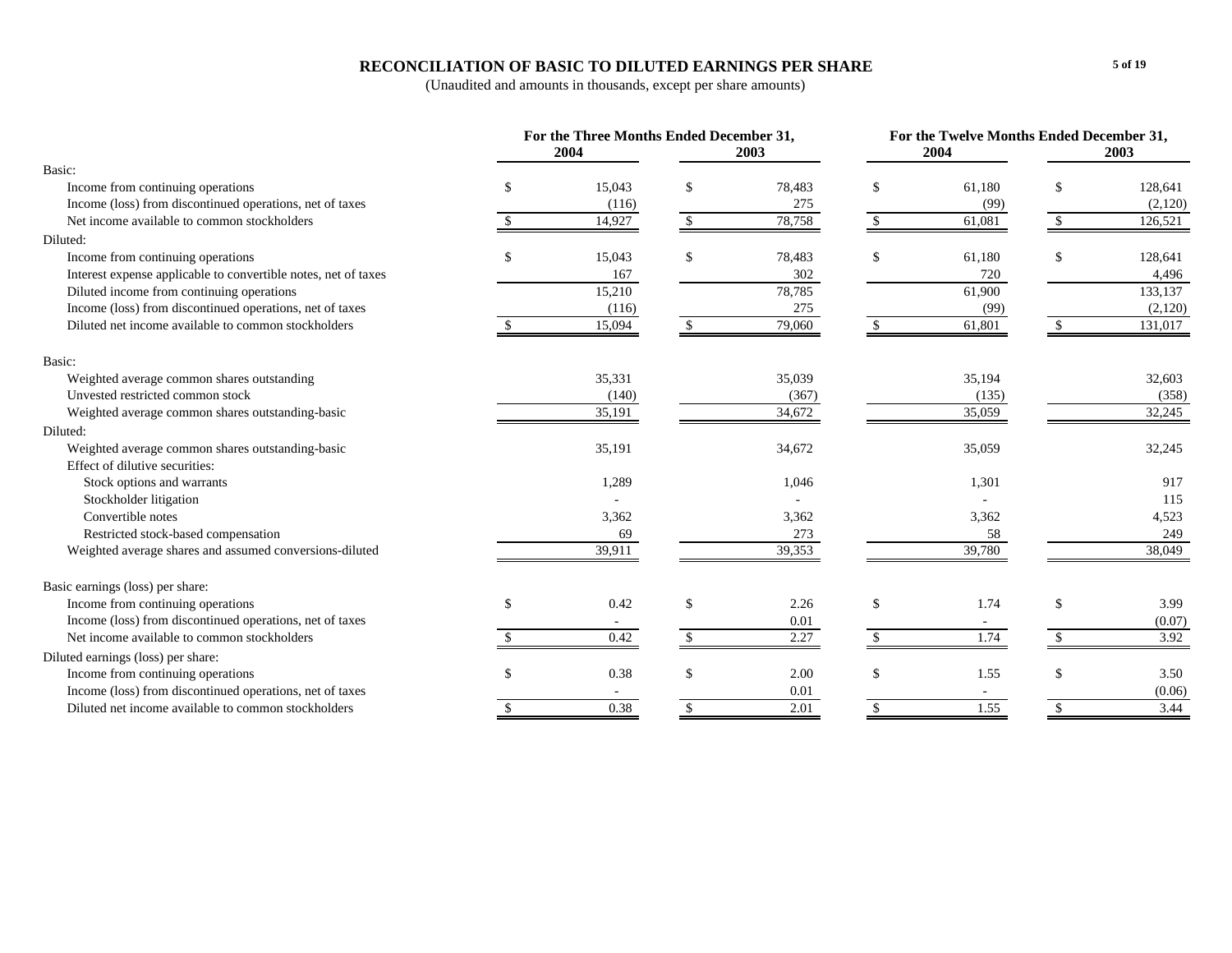### **ILLUSTRATION OF 2003 RESULTS, ADJUSTED FOR SPECIAL ITEMS AND ASSUMING A TAX PROVISION**

(Unaudited and amounts in thousands, except per share amounts)

| <b>March 31, 2003</b><br>June 30, 2003<br>December 31, 2003<br>September 30, 2003<br>December 31, 2003<br>22,732<br>\$<br>20,230<br><sup>\$</sup><br>19,314<br>$\mathbb{S}$<br>Pre-tax net income, as reported<br>S<br>26,235<br><sup>\$</sup><br>88,511<br>Special items:<br>2,552<br>6,687<br>Expenses associated with debt refinancing and recapitalization transactions<br>4,135<br>(2,900)<br>Change in fair value of derivative instruments<br>(2,900)<br>22,732<br>21,465<br>21,866<br>26,235<br>92,298<br>(9,093)<br>(10, 494)<br>(36, 919)<br>Income tax adjustment<br>(8,586)<br>(8,746)<br>55,379<br>13,639<br>12,879<br>13,120<br>15,741<br>Net income, as adjusted for special items<br>Preferred stock distributions, as reported<br>(15,262)<br>(5,480)<br>(8,090)<br>(836)<br>(856)<br>Special item: Excess distributions to series B preferred stockholders<br>4,472<br>4,472<br>44,589<br>12,284<br>14,885<br>Net income available to common stockholders, as adjusted for special items<br>8,159<br>9,261<br>$\mathbb{S}$<br>$\mathbb{S}$<br>\$<br>\$<br>Basic:<br>Income from continuing operations, as adjusted for special items<br>9,271<br>\$<br>9,344<br>\$<br>12,526<br>\$<br>15,272<br>$\mathbb{S}$<br>S<br>46,413<br>Income (loss) from discontinued operations, net of taxes<br>(1,824)<br>(83)<br>(242)<br>(387)<br>(1,112)<br>8,159<br>12,284<br>44,589<br>9,261<br>14,885<br>Net income available to common stockholders, as adjusted for special items<br>$\mathbb{S}$<br>\$<br>$\mathbb{S}$<br>$\mathbb{S}$<br>S.<br>Diluted:<br>9,271<br>12,526<br>15,272<br>Income from continuing operations, as adjusted for special items<br>$\mathcal{S}$<br>9,344<br>$\mathbf{s}$<br>$\mathbb{S}$<br>$\mathcal{S}$<br>46,413<br><b>S</b><br>Interest expense applicable to convertible notes, net of taxes *<br>355<br>235<br>181<br>181<br>952<br>9,579<br>12,707<br>9,626<br>15,453<br>47,365<br>Diluted income from continuing operations, as adjusted for special items<br>Income (loss) from discontinued operations, net of taxes<br>(242)<br>(387)<br>(1,824)<br>(1,112)<br>(83)<br>8,514<br>9,496<br>45,541<br>Diluted net income available to common stockholders, as adjusted for special items<br>12,465<br>15,066<br>\$<br>\$.<br><sup>\$</sup><br>Basic:<br>27,714<br>31,840<br>34,672<br>32,245<br>Weighted average common shares outstanding<br>34,649<br>Effect of dilutive securities:<br>Stock options and warrants<br>934<br>937<br>1,046<br>917<br>667<br>Stockholder litigation<br>310<br>153<br>115<br>Convertible notes **<br>3,370<br>3,362<br>3,362<br>3,362<br>3,362<br>222<br>273<br>249<br>Restricted stock-based compensation<br>252<br>263<br>Diluted:<br>32,283<br>36,541<br>39,353<br>39,211<br>36,888<br>Weighted average common shares outstanding<br>Basic earnings (loss) per share:<br>Income from continuing operations, as adjusted for special items<br>0.33<br>0.29<br>$\mathbf S$<br>\$.<br>$\mathcal{S}$<br>0.36<br><sup>\$</sup><br>0.44<br>$\mathbf{s}$<br>1.44<br>Income (loss) from discontinued operations, net of taxes<br>(0.06)<br>(0.04)<br>(0.01)<br>(0.01)<br>0.29<br>0.35<br>1.38<br>0.29<br>\$<br>$\mathbb{S}$<br>0.43<br>Net income available to common stockholders, as adjusted for special items<br>\$<br>\$<br>Diluted earnings (loss) per share:<br>Income from continuing operations, as adjusted for special items<br>0.26<br><sup>\$</sup><br>0.33<br><sup>\$</sup><br>S<br>0.29<br>\$<br>\$<br>0.39<br>1.28<br>Income (loss) from discontinued operations, net of taxes<br>(0.03)<br>(0.01)<br>(0.01)<br>(0.05)<br>0.26<br>$\mathbf{s}$<br>0.32<br>0.38<br>1.23<br>Net income available to common stockholders, as adjusted for special items<br>0.26<br>$\mathbb{S}$<br>$\mathbb{S}$<br>$\mathbf{s}$<br><b>S</b> |  |  | <b>For the Three Months Ended</b> |  |  | <b>For the Year Ended</b> |  |
|--------------------------------------------------------------------------------------------------------------------------------------------------------------------------------------------------------------------------------------------------------------------------------------------------------------------------------------------------------------------------------------------------------------------------------------------------------------------------------------------------------------------------------------------------------------------------------------------------------------------------------------------------------------------------------------------------------------------------------------------------------------------------------------------------------------------------------------------------------------------------------------------------------------------------------------------------------------------------------------------------------------------------------------------------------------------------------------------------------------------------------------------------------------------------------------------------------------------------------------------------------------------------------------------------------------------------------------------------------------------------------------------------------------------------------------------------------------------------------------------------------------------------------------------------------------------------------------------------------------------------------------------------------------------------------------------------------------------------------------------------------------------------------------------------------------------------------------------------------------------------------------------------------------------------------------------------------------------------------------------------------------------------------------------------------------------------------------------------------------------------------------------------------------------------------------------------------------------------------------------------------------------------------------------------------------------------------------------------------------------------------------------------------------------------------------------------------------------------------------------------------------------------------------------------------------------------------------------------------------------------------------------------------------------------------------------------------------------------------------------------------------------------------------------------------------------------------------------------------------------------------------------------------------------------------------------------------------------------------------------------------------------------------------------------------------------------------------------------------------------------------------------------------------------------------------------------------------------------------------------------------------------------------------------------------------------------------------------------------------------------------------------------------------------------------------------------------------------------------------------------------------------------------------------------------------------------------------------------------------------------------------------------------------------------------------------------------------------------------------------------------------------------------------------------------------|--|--|-----------------------------------|--|--|---------------------------|--|
|                                                                                                                                                                                                                                                                                                                                                                                                                                                                                                                                                                                                                                                                                                                                                                                                                                                                                                                                                                                                                                                                                                                                                                                                                                                                                                                                                                                                                                                                                                                                                                                                                                                                                                                                                                                                                                                                                                                                                                                                                                                                                                                                                                                                                                                                                                                                                                                                                                                                                                                                                                                                                                                                                                                                                                                                                                                                                                                                                                                                                                                                                                                                                                                                                                                                                                                                                                                                                                                                                                                                                                                                                                                                                                                                                                                                              |  |  |                                   |  |  |                           |  |
|                                                                                                                                                                                                                                                                                                                                                                                                                                                                                                                                                                                                                                                                                                                                                                                                                                                                                                                                                                                                                                                                                                                                                                                                                                                                                                                                                                                                                                                                                                                                                                                                                                                                                                                                                                                                                                                                                                                                                                                                                                                                                                                                                                                                                                                                                                                                                                                                                                                                                                                                                                                                                                                                                                                                                                                                                                                                                                                                                                                                                                                                                                                                                                                                                                                                                                                                                                                                                                                                                                                                                                                                                                                                                                                                                                                                              |  |  |                                   |  |  |                           |  |
|                                                                                                                                                                                                                                                                                                                                                                                                                                                                                                                                                                                                                                                                                                                                                                                                                                                                                                                                                                                                                                                                                                                                                                                                                                                                                                                                                                                                                                                                                                                                                                                                                                                                                                                                                                                                                                                                                                                                                                                                                                                                                                                                                                                                                                                                                                                                                                                                                                                                                                                                                                                                                                                                                                                                                                                                                                                                                                                                                                                                                                                                                                                                                                                                                                                                                                                                                                                                                                                                                                                                                                                                                                                                                                                                                                                                              |  |  |                                   |  |  |                           |  |
|                                                                                                                                                                                                                                                                                                                                                                                                                                                                                                                                                                                                                                                                                                                                                                                                                                                                                                                                                                                                                                                                                                                                                                                                                                                                                                                                                                                                                                                                                                                                                                                                                                                                                                                                                                                                                                                                                                                                                                                                                                                                                                                                                                                                                                                                                                                                                                                                                                                                                                                                                                                                                                                                                                                                                                                                                                                                                                                                                                                                                                                                                                                                                                                                                                                                                                                                                                                                                                                                                                                                                                                                                                                                                                                                                                                                              |  |  |                                   |  |  |                           |  |
|                                                                                                                                                                                                                                                                                                                                                                                                                                                                                                                                                                                                                                                                                                                                                                                                                                                                                                                                                                                                                                                                                                                                                                                                                                                                                                                                                                                                                                                                                                                                                                                                                                                                                                                                                                                                                                                                                                                                                                                                                                                                                                                                                                                                                                                                                                                                                                                                                                                                                                                                                                                                                                                                                                                                                                                                                                                                                                                                                                                                                                                                                                                                                                                                                                                                                                                                                                                                                                                                                                                                                                                                                                                                                                                                                                                                              |  |  |                                   |  |  |                           |  |
|                                                                                                                                                                                                                                                                                                                                                                                                                                                                                                                                                                                                                                                                                                                                                                                                                                                                                                                                                                                                                                                                                                                                                                                                                                                                                                                                                                                                                                                                                                                                                                                                                                                                                                                                                                                                                                                                                                                                                                                                                                                                                                                                                                                                                                                                                                                                                                                                                                                                                                                                                                                                                                                                                                                                                                                                                                                                                                                                                                                                                                                                                                                                                                                                                                                                                                                                                                                                                                                                                                                                                                                                                                                                                                                                                                                                              |  |  |                                   |  |  |                           |  |
|                                                                                                                                                                                                                                                                                                                                                                                                                                                                                                                                                                                                                                                                                                                                                                                                                                                                                                                                                                                                                                                                                                                                                                                                                                                                                                                                                                                                                                                                                                                                                                                                                                                                                                                                                                                                                                                                                                                                                                                                                                                                                                                                                                                                                                                                                                                                                                                                                                                                                                                                                                                                                                                                                                                                                                                                                                                                                                                                                                                                                                                                                                                                                                                                                                                                                                                                                                                                                                                                                                                                                                                                                                                                                                                                                                                                              |  |  |                                   |  |  |                           |  |
|                                                                                                                                                                                                                                                                                                                                                                                                                                                                                                                                                                                                                                                                                                                                                                                                                                                                                                                                                                                                                                                                                                                                                                                                                                                                                                                                                                                                                                                                                                                                                                                                                                                                                                                                                                                                                                                                                                                                                                                                                                                                                                                                                                                                                                                                                                                                                                                                                                                                                                                                                                                                                                                                                                                                                                                                                                                                                                                                                                                                                                                                                                                                                                                                                                                                                                                                                                                                                                                                                                                                                                                                                                                                                                                                                                                                              |  |  |                                   |  |  |                           |  |
|                                                                                                                                                                                                                                                                                                                                                                                                                                                                                                                                                                                                                                                                                                                                                                                                                                                                                                                                                                                                                                                                                                                                                                                                                                                                                                                                                                                                                                                                                                                                                                                                                                                                                                                                                                                                                                                                                                                                                                                                                                                                                                                                                                                                                                                                                                                                                                                                                                                                                                                                                                                                                                                                                                                                                                                                                                                                                                                                                                                                                                                                                                                                                                                                                                                                                                                                                                                                                                                                                                                                                                                                                                                                                                                                                                                                              |  |  |                                   |  |  |                           |  |
|                                                                                                                                                                                                                                                                                                                                                                                                                                                                                                                                                                                                                                                                                                                                                                                                                                                                                                                                                                                                                                                                                                                                                                                                                                                                                                                                                                                                                                                                                                                                                                                                                                                                                                                                                                                                                                                                                                                                                                                                                                                                                                                                                                                                                                                                                                                                                                                                                                                                                                                                                                                                                                                                                                                                                                                                                                                                                                                                                                                                                                                                                                                                                                                                                                                                                                                                                                                                                                                                                                                                                                                                                                                                                                                                                                                                              |  |  |                                   |  |  |                           |  |
|                                                                                                                                                                                                                                                                                                                                                                                                                                                                                                                                                                                                                                                                                                                                                                                                                                                                                                                                                                                                                                                                                                                                                                                                                                                                                                                                                                                                                                                                                                                                                                                                                                                                                                                                                                                                                                                                                                                                                                                                                                                                                                                                                                                                                                                                                                                                                                                                                                                                                                                                                                                                                                                                                                                                                                                                                                                                                                                                                                                                                                                                                                                                                                                                                                                                                                                                                                                                                                                                                                                                                                                                                                                                                                                                                                                                              |  |  |                                   |  |  |                           |  |
|                                                                                                                                                                                                                                                                                                                                                                                                                                                                                                                                                                                                                                                                                                                                                                                                                                                                                                                                                                                                                                                                                                                                                                                                                                                                                                                                                                                                                                                                                                                                                                                                                                                                                                                                                                                                                                                                                                                                                                                                                                                                                                                                                                                                                                                                                                                                                                                                                                                                                                                                                                                                                                                                                                                                                                                                                                                                                                                                                                                                                                                                                                                                                                                                                                                                                                                                                                                                                                                                                                                                                                                                                                                                                                                                                                                                              |  |  |                                   |  |  |                           |  |
|                                                                                                                                                                                                                                                                                                                                                                                                                                                                                                                                                                                                                                                                                                                                                                                                                                                                                                                                                                                                                                                                                                                                                                                                                                                                                                                                                                                                                                                                                                                                                                                                                                                                                                                                                                                                                                                                                                                                                                                                                                                                                                                                                                                                                                                                                                                                                                                                                                                                                                                                                                                                                                                                                                                                                                                                                                                                                                                                                                                                                                                                                                                                                                                                                                                                                                                                                                                                                                                                                                                                                                                                                                                                                                                                                                                                              |  |  |                                   |  |  |                           |  |
|                                                                                                                                                                                                                                                                                                                                                                                                                                                                                                                                                                                                                                                                                                                                                                                                                                                                                                                                                                                                                                                                                                                                                                                                                                                                                                                                                                                                                                                                                                                                                                                                                                                                                                                                                                                                                                                                                                                                                                                                                                                                                                                                                                                                                                                                                                                                                                                                                                                                                                                                                                                                                                                                                                                                                                                                                                                                                                                                                                                                                                                                                                                                                                                                                                                                                                                                                                                                                                                                                                                                                                                                                                                                                                                                                                                                              |  |  |                                   |  |  |                           |  |
|                                                                                                                                                                                                                                                                                                                                                                                                                                                                                                                                                                                                                                                                                                                                                                                                                                                                                                                                                                                                                                                                                                                                                                                                                                                                                                                                                                                                                                                                                                                                                                                                                                                                                                                                                                                                                                                                                                                                                                                                                                                                                                                                                                                                                                                                                                                                                                                                                                                                                                                                                                                                                                                                                                                                                                                                                                                                                                                                                                                                                                                                                                                                                                                                                                                                                                                                                                                                                                                                                                                                                                                                                                                                                                                                                                                                              |  |  |                                   |  |  |                           |  |
|                                                                                                                                                                                                                                                                                                                                                                                                                                                                                                                                                                                                                                                                                                                                                                                                                                                                                                                                                                                                                                                                                                                                                                                                                                                                                                                                                                                                                                                                                                                                                                                                                                                                                                                                                                                                                                                                                                                                                                                                                                                                                                                                                                                                                                                                                                                                                                                                                                                                                                                                                                                                                                                                                                                                                                                                                                                                                                                                                                                                                                                                                                                                                                                                                                                                                                                                                                                                                                                                                                                                                                                                                                                                                                                                                                                                              |  |  |                                   |  |  |                           |  |
|                                                                                                                                                                                                                                                                                                                                                                                                                                                                                                                                                                                                                                                                                                                                                                                                                                                                                                                                                                                                                                                                                                                                                                                                                                                                                                                                                                                                                                                                                                                                                                                                                                                                                                                                                                                                                                                                                                                                                                                                                                                                                                                                                                                                                                                                                                                                                                                                                                                                                                                                                                                                                                                                                                                                                                                                                                                                                                                                                                                                                                                                                                                                                                                                                                                                                                                                                                                                                                                                                                                                                                                                                                                                                                                                                                                                              |  |  |                                   |  |  |                           |  |
|                                                                                                                                                                                                                                                                                                                                                                                                                                                                                                                                                                                                                                                                                                                                                                                                                                                                                                                                                                                                                                                                                                                                                                                                                                                                                                                                                                                                                                                                                                                                                                                                                                                                                                                                                                                                                                                                                                                                                                                                                                                                                                                                                                                                                                                                                                                                                                                                                                                                                                                                                                                                                                                                                                                                                                                                                                                                                                                                                                                                                                                                                                                                                                                                                                                                                                                                                                                                                                                                                                                                                                                                                                                                                                                                                                                                              |  |  |                                   |  |  |                           |  |
|                                                                                                                                                                                                                                                                                                                                                                                                                                                                                                                                                                                                                                                                                                                                                                                                                                                                                                                                                                                                                                                                                                                                                                                                                                                                                                                                                                                                                                                                                                                                                                                                                                                                                                                                                                                                                                                                                                                                                                                                                                                                                                                                                                                                                                                                                                                                                                                                                                                                                                                                                                                                                                                                                                                                                                                                                                                                                                                                                                                                                                                                                                                                                                                                                                                                                                                                                                                                                                                                                                                                                                                                                                                                                                                                                                                                              |  |  |                                   |  |  |                           |  |
|                                                                                                                                                                                                                                                                                                                                                                                                                                                                                                                                                                                                                                                                                                                                                                                                                                                                                                                                                                                                                                                                                                                                                                                                                                                                                                                                                                                                                                                                                                                                                                                                                                                                                                                                                                                                                                                                                                                                                                                                                                                                                                                                                                                                                                                                                                                                                                                                                                                                                                                                                                                                                                                                                                                                                                                                                                                                                                                                                                                                                                                                                                                                                                                                                                                                                                                                                                                                                                                                                                                                                                                                                                                                                                                                                                                                              |  |  |                                   |  |  |                           |  |
|                                                                                                                                                                                                                                                                                                                                                                                                                                                                                                                                                                                                                                                                                                                                                                                                                                                                                                                                                                                                                                                                                                                                                                                                                                                                                                                                                                                                                                                                                                                                                                                                                                                                                                                                                                                                                                                                                                                                                                                                                                                                                                                                                                                                                                                                                                                                                                                                                                                                                                                                                                                                                                                                                                                                                                                                                                                                                                                                                                                                                                                                                                                                                                                                                                                                                                                                                                                                                                                                                                                                                                                                                                                                                                                                                                                                              |  |  |                                   |  |  |                           |  |
|                                                                                                                                                                                                                                                                                                                                                                                                                                                                                                                                                                                                                                                                                                                                                                                                                                                                                                                                                                                                                                                                                                                                                                                                                                                                                                                                                                                                                                                                                                                                                                                                                                                                                                                                                                                                                                                                                                                                                                                                                                                                                                                                                                                                                                                                                                                                                                                                                                                                                                                                                                                                                                                                                                                                                                                                                                                                                                                                                                                                                                                                                                                                                                                                                                                                                                                                                                                                                                                                                                                                                                                                                                                                                                                                                                                                              |  |  |                                   |  |  |                           |  |
|                                                                                                                                                                                                                                                                                                                                                                                                                                                                                                                                                                                                                                                                                                                                                                                                                                                                                                                                                                                                                                                                                                                                                                                                                                                                                                                                                                                                                                                                                                                                                                                                                                                                                                                                                                                                                                                                                                                                                                                                                                                                                                                                                                                                                                                                                                                                                                                                                                                                                                                                                                                                                                                                                                                                                                                                                                                                                                                                                                                                                                                                                                                                                                                                                                                                                                                                                                                                                                                                                                                                                                                                                                                                                                                                                                                                              |  |  |                                   |  |  |                           |  |
|                                                                                                                                                                                                                                                                                                                                                                                                                                                                                                                                                                                                                                                                                                                                                                                                                                                                                                                                                                                                                                                                                                                                                                                                                                                                                                                                                                                                                                                                                                                                                                                                                                                                                                                                                                                                                                                                                                                                                                                                                                                                                                                                                                                                                                                                                                                                                                                                                                                                                                                                                                                                                                                                                                                                                                                                                                                                                                                                                                                                                                                                                                                                                                                                                                                                                                                                                                                                                                                                                                                                                                                                                                                                                                                                                                                                              |  |  |                                   |  |  |                           |  |
|                                                                                                                                                                                                                                                                                                                                                                                                                                                                                                                                                                                                                                                                                                                                                                                                                                                                                                                                                                                                                                                                                                                                                                                                                                                                                                                                                                                                                                                                                                                                                                                                                                                                                                                                                                                                                                                                                                                                                                                                                                                                                                                                                                                                                                                                                                                                                                                                                                                                                                                                                                                                                                                                                                                                                                                                                                                                                                                                                                                                                                                                                                                                                                                                                                                                                                                                                                                                                                                                                                                                                                                                                                                                                                                                                                                                              |  |  |                                   |  |  |                           |  |
|                                                                                                                                                                                                                                                                                                                                                                                                                                                                                                                                                                                                                                                                                                                                                                                                                                                                                                                                                                                                                                                                                                                                                                                                                                                                                                                                                                                                                                                                                                                                                                                                                                                                                                                                                                                                                                                                                                                                                                                                                                                                                                                                                                                                                                                                                                                                                                                                                                                                                                                                                                                                                                                                                                                                                                                                                                                                                                                                                                                                                                                                                                                                                                                                                                                                                                                                                                                                                                                                                                                                                                                                                                                                                                                                                                                                              |  |  |                                   |  |  |                           |  |
|                                                                                                                                                                                                                                                                                                                                                                                                                                                                                                                                                                                                                                                                                                                                                                                                                                                                                                                                                                                                                                                                                                                                                                                                                                                                                                                                                                                                                                                                                                                                                                                                                                                                                                                                                                                                                                                                                                                                                                                                                                                                                                                                                                                                                                                                                                                                                                                                                                                                                                                                                                                                                                                                                                                                                                                                                                                                                                                                                                                                                                                                                                                                                                                                                                                                                                                                                                                                                                                                                                                                                                                                                                                                                                                                                                                                              |  |  |                                   |  |  |                           |  |
|                                                                                                                                                                                                                                                                                                                                                                                                                                                                                                                                                                                                                                                                                                                                                                                                                                                                                                                                                                                                                                                                                                                                                                                                                                                                                                                                                                                                                                                                                                                                                                                                                                                                                                                                                                                                                                                                                                                                                                                                                                                                                                                                                                                                                                                                                                                                                                                                                                                                                                                                                                                                                                                                                                                                                                                                                                                                                                                                                                                                                                                                                                                                                                                                                                                                                                                                                                                                                                                                                                                                                                                                                                                                                                                                                                                                              |  |  |                                   |  |  |                           |  |
|                                                                                                                                                                                                                                                                                                                                                                                                                                                                                                                                                                                                                                                                                                                                                                                                                                                                                                                                                                                                                                                                                                                                                                                                                                                                                                                                                                                                                                                                                                                                                                                                                                                                                                                                                                                                                                                                                                                                                                                                                                                                                                                                                                                                                                                                                                                                                                                                                                                                                                                                                                                                                                                                                                                                                                                                                                                                                                                                                                                                                                                                                                                                                                                                                                                                                                                                                                                                                                                                                                                                                                                                                                                                                                                                                                                                              |  |  |                                   |  |  |                           |  |
|                                                                                                                                                                                                                                                                                                                                                                                                                                                                                                                                                                                                                                                                                                                                                                                                                                                                                                                                                                                                                                                                                                                                                                                                                                                                                                                                                                                                                                                                                                                                                                                                                                                                                                                                                                                                                                                                                                                                                                                                                                                                                                                                                                                                                                                                                                                                                                                                                                                                                                                                                                                                                                                                                                                                                                                                                                                                                                                                                                                                                                                                                                                                                                                                                                                                                                                                                                                                                                                                                                                                                                                                                                                                                                                                                                                                              |  |  |                                   |  |  |                           |  |
|                                                                                                                                                                                                                                                                                                                                                                                                                                                                                                                                                                                                                                                                                                                                                                                                                                                                                                                                                                                                                                                                                                                                                                                                                                                                                                                                                                                                                                                                                                                                                                                                                                                                                                                                                                                                                                                                                                                                                                                                                                                                                                                                                                                                                                                                                                                                                                                                                                                                                                                                                                                                                                                                                                                                                                                                                                                                                                                                                                                                                                                                                                                                                                                                                                                                                                                                                                                                                                                                                                                                                                                                                                                                                                                                                                                                              |  |  |                                   |  |  |                           |  |
|                                                                                                                                                                                                                                                                                                                                                                                                                                                                                                                                                                                                                                                                                                                                                                                                                                                                                                                                                                                                                                                                                                                                                                                                                                                                                                                                                                                                                                                                                                                                                                                                                                                                                                                                                                                                                                                                                                                                                                                                                                                                                                                                                                                                                                                                                                                                                                                                                                                                                                                                                                                                                                                                                                                                                                                                                                                                                                                                                                                                                                                                                                                                                                                                                                                                                                                                                                                                                                                                                                                                                                                                                                                                                                                                                                                                              |  |  |                                   |  |  |                           |  |
|                                                                                                                                                                                                                                                                                                                                                                                                                                                                                                                                                                                                                                                                                                                                                                                                                                                                                                                                                                                                                                                                                                                                                                                                                                                                                                                                                                                                                                                                                                                                                                                                                                                                                                                                                                                                                                                                                                                                                                                                                                                                                                                                                                                                                                                                                                                                                                                                                                                                                                                                                                                                                                                                                                                                                                                                                                                                                                                                                                                                                                                                                                                                                                                                                                                                                                                                                                                                                                                                                                                                                                                                                                                                                                                                                                                                              |  |  |                                   |  |  |                           |  |
|                                                                                                                                                                                                                                                                                                                                                                                                                                                                                                                                                                                                                                                                                                                                                                                                                                                                                                                                                                                                                                                                                                                                                                                                                                                                                                                                                                                                                                                                                                                                                                                                                                                                                                                                                                                                                                                                                                                                                                                                                                                                                                                                                                                                                                                                                                                                                                                                                                                                                                                                                                                                                                                                                                                                                                                                                                                                                                                                                                                                                                                                                                                                                                                                                                                                                                                                                                                                                                                                                                                                                                                                                                                                                                                                                                                                              |  |  |                                   |  |  |                           |  |
|                                                                                                                                                                                                                                                                                                                                                                                                                                                                                                                                                                                                                                                                                                                                                                                                                                                                                                                                                                                                                                                                                                                                                                                                                                                                                                                                                                                                                                                                                                                                                                                                                                                                                                                                                                                                                                                                                                                                                                                                                                                                                                                                                                                                                                                                                                                                                                                                                                                                                                                                                                                                                                                                                                                                                                                                                                                                                                                                                                                                                                                                                                                                                                                                                                                                                                                                                                                                                                                                                                                                                                                                                                                                                                                                                                                                              |  |  |                                   |  |  |                           |  |
|                                                                                                                                                                                                                                                                                                                                                                                                                                                                                                                                                                                                                                                                                                                                                                                                                                                                                                                                                                                                                                                                                                                                                                                                                                                                                                                                                                                                                                                                                                                                                                                                                                                                                                                                                                                                                                                                                                                                                                                                                                                                                                                                                                                                                                                                                                                                                                                                                                                                                                                                                                                                                                                                                                                                                                                                                                                                                                                                                                                                                                                                                                                                                                                                                                                                                                                                                                                                                                                                                                                                                                                                                                                                                                                                                                                                              |  |  |                                   |  |  |                           |  |
|                                                                                                                                                                                                                                                                                                                                                                                                                                                                                                                                                                                                                                                                                                                                                                                                                                                                                                                                                                                                                                                                                                                                                                                                                                                                                                                                                                                                                                                                                                                                                                                                                                                                                                                                                                                                                                                                                                                                                                                                                                                                                                                                                                                                                                                                                                                                                                                                                                                                                                                                                                                                                                                                                                                                                                                                                                                                                                                                                                                                                                                                                                                                                                                                                                                                                                                                                                                                                                                                                                                                                                                                                                                                                                                                                                                                              |  |  |                                   |  |  |                           |  |
|                                                                                                                                                                                                                                                                                                                                                                                                                                                                                                                                                                                                                                                                                                                                                                                                                                                                                                                                                                                                                                                                                                                                                                                                                                                                                                                                                                                                                                                                                                                                                                                                                                                                                                                                                                                                                                                                                                                                                                                                                                                                                                                                                                                                                                                                                                                                                                                                                                                                                                                                                                                                                                                                                                                                                                                                                                                                                                                                                                                                                                                                                                                                                                                                                                                                                                                                                                                                                                                                                                                                                                                                                                                                                                                                                                                                              |  |  |                                   |  |  |                           |  |
|                                                                                                                                                                                                                                                                                                                                                                                                                                                                                                                                                                                                                                                                                                                                                                                                                                                                                                                                                                                                                                                                                                                                                                                                                                                                                                                                                                                                                                                                                                                                                                                                                                                                                                                                                                                                                                                                                                                                                                                                                                                                                                                                                                                                                                                                                                                                                                                                                                                                                                                                                                                                                                                                                                                                                                                                                                                                                                                                                                                                                                                                                                                                                                                                                                                                                                                                                                                                                                                                                                                                                                                                                                                                                                                                                                                                              |  |  |                                   |  |  |                           |  |

\* For the first and second quarters of 2003, and for the year ended December 31, 2003, \$1,223, \$522, and \$1,745, respectively, have been excluded as the effect is anti-dilutive.

\*\* For the first and second quarters of 2003, and for the year ended December 31, 2003, 3,363, 1,330 and 1,161 shares, respectively, have been excluded as the effect is anti-dilutive.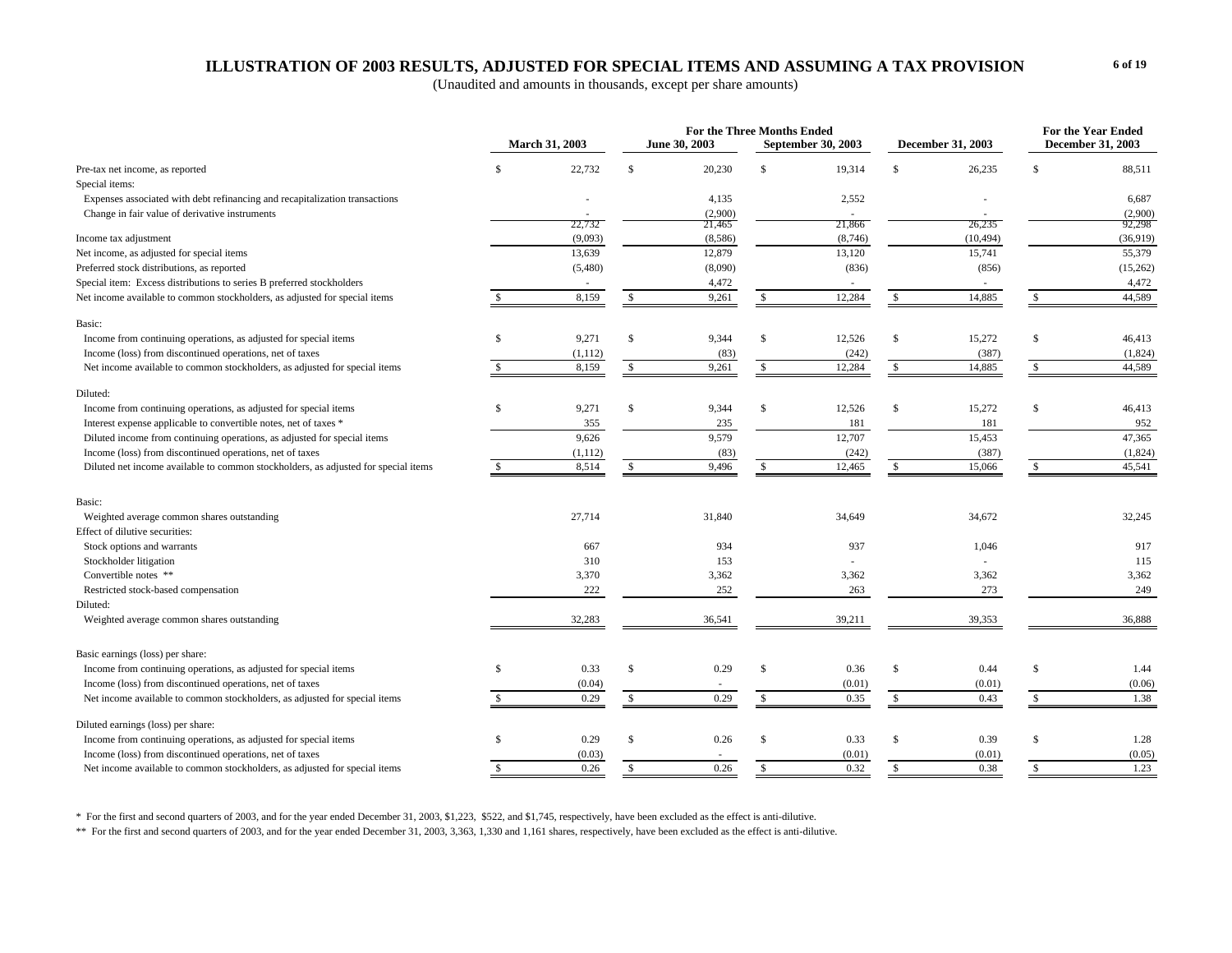#### **SELECTED FINANCIAL INFORMATION**

|                                                                     |                          | December 31,<br>2004     |                         | September 30,<br>2004 |                         | June 30, 2004 |                         | March 31, 2004 |                         | December 31,<br>2003 |  |
|---------------------------------------------------------------------|--------------------------|--------------------------|-------------------------|-----------------------|-------------------------|---------------|-------------------------|----------------|-------------------------|----------------------|--|
| <b>BALANCE SHEET:</b>                                               |                          |                          |                         |                       |                         |               |                         |                |                         |                      |  |
| Property and equipment                                              | \$                       | 1,957,030                | $\mathbf S$             | 1,933,564             | $\mathbb{S}$            | 1,899,179     | $\mathbb{S}$            | 1,858,817      | $\mathbb{S}$            | 1,828,482            |  |
| Accumulated depreciation and amortization                           |                          | (297, 020)               |                         | (283, 130)            |                         | (268, 567)    |                         | (254, 793)     |                         | (241, 503)           |  |
| Property and equipment, net                                         | $\mathbf S$              | 1,660,010                | $\mathbb{S}$            | 1,650,434             | $\mathbb{S}$            | 1,630,612     | \$                      | 1,604,024      | $\mathbb{S}$            | 1,586,979            |  |
| Total assets                                                        | \$                       | 2,023,078                | $\mathbb{S}$            | 2,019,844             | $\mathbb{S}$            | 1,978,219     | \$                      | 1,978,202      | \$                      | 1,959,028            |  |
| Maintenance & technology capital expenditures for the quarter ended | \$                       | 12,770                   | \$                      | 11,145                | \$                      | 12,687        | \$                      | 11,821         | \$                      | 13,167               |  |
| Total debt                                                          | \$                       | 1,002,295                | \$                      | 1,003,088             | \$                      | 1,003,205     | \$                      | 1,003,319      | \$                      | 1,003,428            |  |
| Equity book value                                                   | \$                       | 815,994                  | $\mathbb{S}$            | 796,582               | \$                      | 778,039       | \$                      | 783,923        | \$                      | 775,465              |  |
| LIQUIDITY:                                                          |                          |                          |                         |                       |                         |               |                         |                |                         |                      |  |
| Cash and cash equivalents                                           | \$                       | 59,624                   | \$                      | 68,651                | \$                      | 50,137        | \$                      | 88,451         | \$                      | 84,231               |  |
| Availability under revolving credit facility                        | $\mathbb{S}$             | 88,274                   | $\mathbb{S}$            | 89,871                | $\mathbb{S}$            | 89,871        | $\mathbb{S}$            | 97,671         | \$                      | 97,741               |  |
| <b>CAPITALIZATION:</b>                                              |                          |                          |                         |                       |                         |               |                         |                |                         |                      |  |
| Common shares outstanding                                           |                          | 35,415                   |                         | 35,235                |                         | 35.185        |                         | 35,139         |                         | 35,020               |  |
| Common share price at end of period                                 | \$                       | 40.45                    | \$                      | 35.36                 | \$                      | 39.49         | \$                      | 35.60          | \$                      | 28.83                |  |
| Market value of common equity at end of period                      | $\overline{\mathbf{s}}$  | 1,432,537                | $\overline{\mathbf{s}}$ | 1,245,910             | $\mathbf{s}$            | 1,389,456     | $\mathbf{s}$            | 1,250,948      | $\overline{\mathsf{s}}$ | 1,009,627            |  |
| Preferred shares outstanding - Series A                             |                          |                          |                         |                       |                         |               |                         |                | $\mathsf{\$}$           | 300                  |  |
| Preferred share price at end of period - Series A                   | \$                       |                          | \$                      |                       | $rac{1}{s}$             |               | \$                      |                | \$                      | 25                   |  |
| Market value of preferred equity at end of period - Series A        | $\mathbf S$              |                          | $\overline{\mathbf{s}}$ |                       |                         |               | $\overline{\mathbb{S}}$ | ä,             | $\sqrt{\frac{2}{3}}$    | 7,530                |  |
| Preferred shares outstanding - Series B                             |                          |                          |                         |                       |                         |               |                         | 962            | \$                      | 962                  |  |
| Preferred share price at end of period - Series B                   | \$                       |                          | \$                      |                       | $\frac{\$}{\$}$         |               | <sup>\$</sup>           | 25.02          | \$                      | 25                   |  |
| Market value of preferred equity at end of period - Series B        | $\overline{\mathbf{s}}$  | $\overline{\phantom{a}}$ | $\overline{\mathbf{s}}$ | $\sim$                |                         | $\sim$        | $\overline{\mathbb{S}}$ | 24,069         | $\sqrt{\frac{2}{5}}$    | 24,291               |  |
| Total equity market capitalization                                  | $\mathbb{S}$             | 1,432,537                | $\sqrt{s}$              | 1,245,910             | $\sqrt{s}$              | 1,389,456     | $\sqrt{2}$              | 1,275,018      | $\sqrt{3}$              | 1,041,447            |  |
| Total market capitalization (market value of equity plus debt)      | \$.                      | 2,434,832                | \$                      | 2,248,998             | $\mathbb{S}$            | 2,392,661     | $\mathbb{S}$            | 2,278,337      | \$                      | 2,044,875            |  |
| <b>EBITDA</b>                                                       | \$                       | 59,104                   | \$                      | 56,999                | $\mathbb{S}$            | 56,923        | $\mathbb{S}$            | 55,430         | \$                      | 58,695               |  |
| <b>ADJUSTED EBITDA</b>                                              | \$                       | 59,104                   | \$                      | 56,999                | \$                      | 56,999        | \$                      | 55,455         | \$                      | 58,695               |  |
| <b>ADJUSTED FREE CASH FLOW</b>                                      | \$                       | 30,116                   | \$                      | 29,690                | \$                      | 25,764        | \$                      | 27,058         | \$                      | 27,387               |  |
| <b>ADJUSTED FREE CASH FLOW PER SHARE:</b>                           |                          |                          |                         |                       |                         |               |                         |                |                         |                      |  |
| Basic adjusted free cash flow per share                             |                          | 0.86                     |                         | 0.85                  |                         | 0.74          |                         | 0.77           |                         | 0.79                 |  |
| Diluted adjusted free cash flow per share                           | $\overline{\mathcal{S}}$ | 0.76                     | s                       | 0.75                  | $\overline{\mathbf{S}}$ | 0.65          | $\overline{\mathbb{S}}$ | 0.69           | $\overline{\$}$         | 0.70                 |  |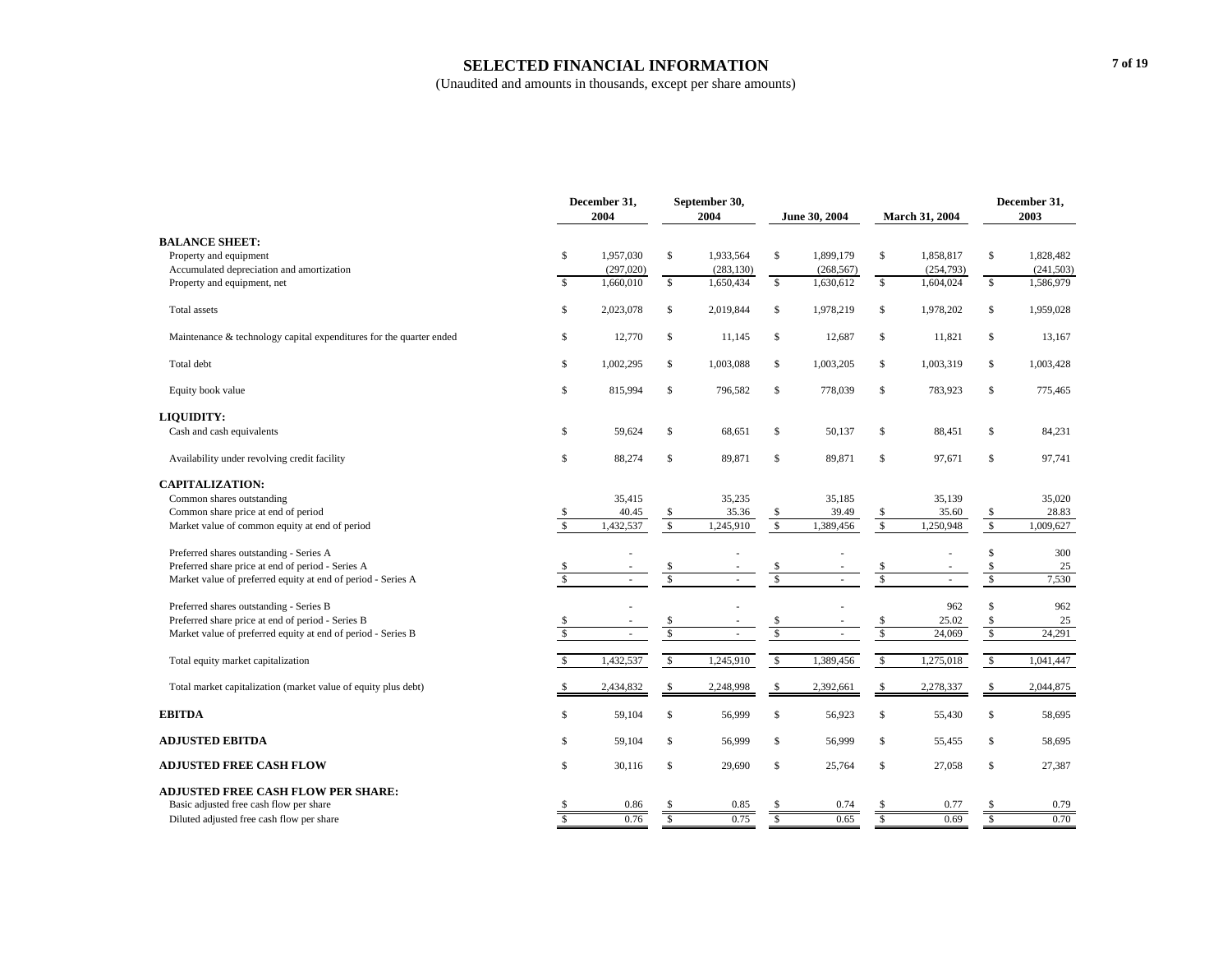#### **SELECTED FINANCIAL INFORMATION**

|                                                                                | <b>For the Three Months Ended</b><br>December 31, |                    |              |                     | For the Twelve Months Ended<br>December 31, |                      |               |                      |
|--------------------------------------------------------------------------------|---------------------------------------------------|--------------------|--------------|---------------------|---------------------------------------------|----------------------|---------------|----------------------|
|                                                                                |                                                   | 2004               |              | 2003                |                                             | 2004                 |               | 2003                 |
| Number of days per period                                                      |                                                   | 92                 |              | 92                  |                                             | 366                  |               | 365                  |
| <b>ALL FACILITIES:</b><br>Average available beds                               |                                                   | 67,998             |              | 58,232              |                                             | 65,970               |               | 58,176               |
|                                                                                |                                                   |                    |              |                     |                                             |                      |               |                      |
| Average compensated occupancy                                                  |                                                   | 92.6%              |              | 95.4%               |                                             | 94.7%                |               | 93.0%                |
| Total compensated man-days                                                     |                                                   | 5,795,766          |              | 5,111,879           |                                             | 22,875,010           |               | 19,747,134           |
| Revenue per compensated man-day<br>Operating expenses per compensated man-day: | \$                                                | 49.74              | $\mathbb{S}$ | 51.09               | $\mathsf S$                                 | 49.18                | \$            | 50.97                |
| Fixed expense                                                                  |                                                   | 27.67              |              | 27.68               |                                             | 27.69                |               | 27.96                |
| Variable expense                                                               |                                                   | 9.60               |              | 9.79                |                                             | 9.25                 |               | 9.75                 |
| Total                                                                          |                                                   | 37.27              |              | 37.47               |                                             | 36.94                |               | 37.71                |
| Operating margin per compensated man-day                                       |                                                   | 12.47              |              | 13.62               |                                             | 12.24                |               | 13.26                |
| Operating margin rate                                                          |                                                   | 25.1%              |              | 26.7%               |                                             | 24.9%                |               | 26.0%                |
| DEPRECIATION AND AMORTIZATION:                                                 |                                                   |                    |              |                     |                                             |                      |               |                      |
| Depreciation expense                                                           |                                                   | 15,357             |              | 14,356              |                                             | 57,896               |               | 56,292               |
| Amortization of goodwill                                                       |                                                   |                    |              | 244                 |                                             |                      |               | 244                  |
| Amortization of intangible assets                                              |                                                   | 32                 |              | 107                 |                                             | 128                  |               | 157                  |
| Amortization of negative contract values                                       |                                                   | (878)              |              | (879)               |                                             | (3,513)              |               | (3,763)              |
| Depreciation and amortization                                                  |                                                   | 14,511             | \$           | 13,828              | \$.                                         | 54,511               | <sup>\$</sup> | 52,930               |
| <b>ADJUSTED FREE CASH FLOW:</b>                                                |                                                   |                    |              |                     |                                             |                      |               |                      |
| Pre-tax income (loss) available to common stockholders                         | \$                                                | 27.109             | \$           | 26,299              | S.                                          | 103,207              | \$            | 74.169               |
| Expenses associated with debt refinancing and recapitalization transactions    |                                                   |                    |              |                     |                                             | 101                  |               | 6,687                |
| Income taxes paid                                                              |                                                   | (170)              |              | (454)               |                                             | (3,511)              |               | (2,183)              |
| Depreciation and amortization                                                  |                                                   | 14,511             |              | 13,828              |                                             | 54,511               |               | 52,930               |
| Depreciation and amortization for discontinued operations                      |                                                   |                    |              | 3                   |                                             | 63                   |               | 1,081                |
| Income tax (benefit) expense for discontinued operations                       |                                                   | (94)               |              | (920)               |                                             | (70)                 |               | (920)                |
| Amortization of debt costs and other non-cash interest                         |                                                   | 1,530              |              | 1,798               |                                             | 6,750                |               | 7,505                |
| Change in fair value of derivative instruments                                 |                                                   |                    |              |                     |                                             | ä,                   |               | (2,900)              |
| Series B preferred stock dividends satisfied with series B preferred stock     |                                                   |                    |              |                     |                                             |                      |               |                      |
| and non-recurring tender premium                                               |                                                   |                    |              |                     |                                             |                      |               | 10,476               |
| Maintenance and technology capital expenditures<br>Adjusted free cash flow     | <sup>\$</sup>                                     | (12,770)<br>30.116 | $\mathbb{S}$ | (13, 167)<br>27,387 | S.                                          | (48, 423)<br>112,628 | S             | (35, 522)<br>111,323 |
|                                                                                |                                                   |                    |              |                     |                                             |                      |               |                      |
| ADJUSTED FREE CASH FLOW PER SHARE:                                             |                                                   |                    |              |                     |                                             |                      |               |                      |
| Basic                                                                          |                                                   | 0.86               |              | 0.79                |                                             | 3.21                 |               | 3.45                 |
| Diluted                                                                        |                                                   | 0.76               | \$           | 0.70                | S                                           | 2.85                 | \$            | 3.04                 |
|                                                                                |                                                   |                    |              |                     |                                             |                      |               |                      |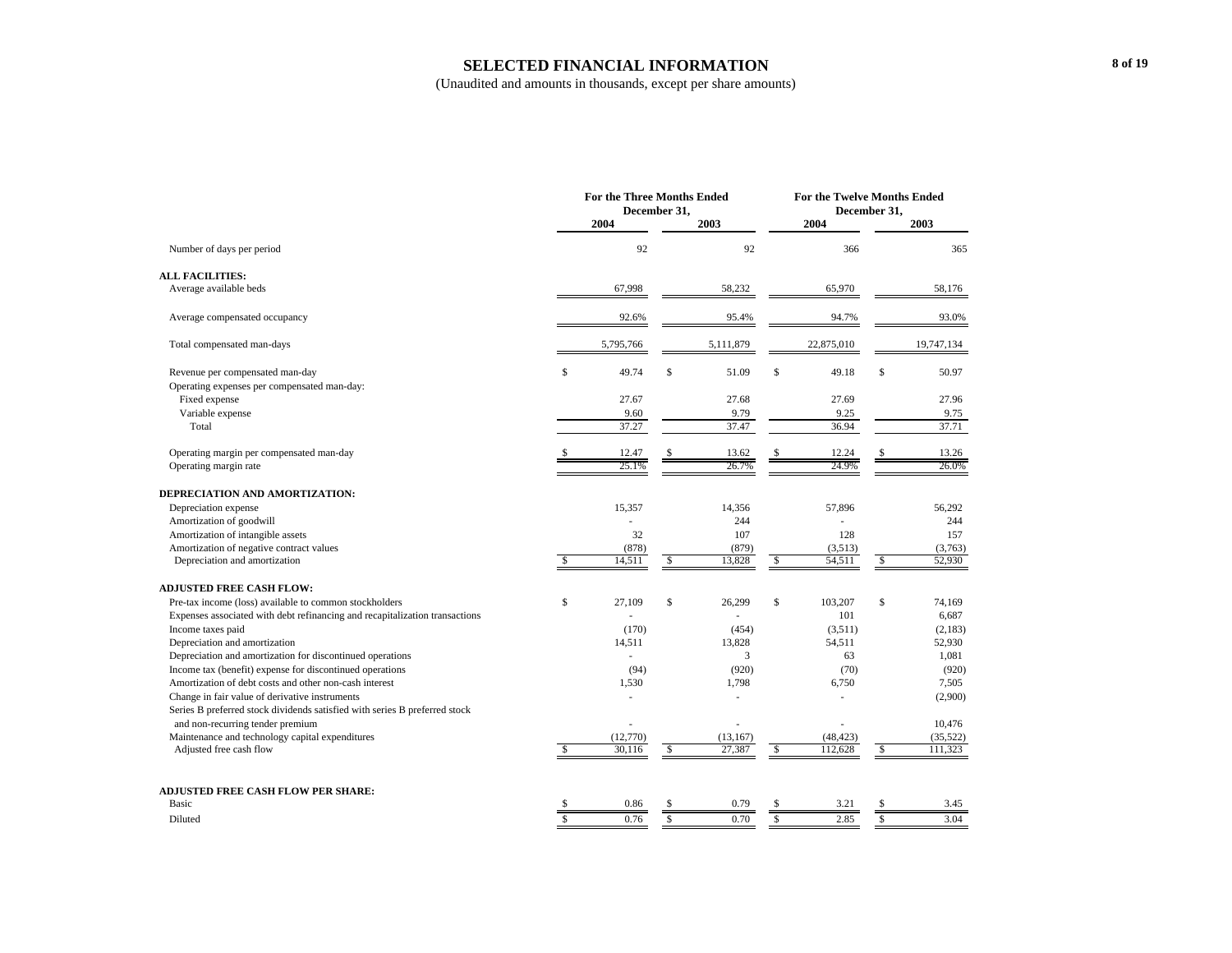#### **SELECTED FINANCIAL INFORMATION**

|                                                      |             | For the Three Months Ended<br>December 31, |    |               |              |            | <b>For the Twelve Months Ended</b><br>December 31, |            |  |  |
|------------------------------------------------------|-------------|--------------------------------------------|----|---------------|--------------|------------|----------------------------------------------------|------------|--|--|
|                                                      |             | 2004                                       |    | 2003          |              | 2004       |                                                    | 2003       |  |  |
| <b>MANAGED ONLY FACILITIES:</b>                      |             |                                            |    |               |              |            |                                                    |            |  |  |
| Management revenue                                   | \$          | 85,856                                     | \$ | 70,000        | $\mathbb{S}$ | 337,504    | $\mathbb{S}$                                       | 274,022    |  |  |
| Operating expenses:                                  |             |                                            |    |               |              |            |                                                    |            |  |  |
| Fixed expense                                        |             | 53,040                                     |    | 41,768        |              | 207,923    |                                                    | 163,150    |  |  |
| Variable expense                                     |             | 19,616                                     |    | 15,100        |              | 73,892     |                                                    | 58,224     |  |  |
| Total                                                |             | 72,656                                     |    | 56,868        |              | 281,815    |                                                    | 221,374    |  |  |
| Contribution                                         | \$          | 13,200                                     | \$ | 13,132        | $\mathbb{S}$ | 55,689     | \$                                                 | 52,648     |  |  |
| Average available beds                               |             | 24,663                                     |    | 17,188        |              | 24,189     |                                                    | 17,188     |  |  |
| Average compensated occupancy                        |             | 102.3%                                     |    | 104.5%        |              | 102.4%     |                                                    | 103.5%     |  |  |
| Total compensated man-days                           |             | 2,321,569                                  |    | 1,653,175     |              | 9,065,478  |                                                    | 6,490,431  |  |  |
| Revenue per compensated man-day                      | $\mathbb S$ | 36.98                                      | \$ | 42.34         | $\mathbb S$  | 37.23      | \$                                                 | 42.22      |  |  |
| Operating expenses per compensated man-day:          |             |                                            |    |               |              |            |                                                    |            |  |  |
| Fixed expense                                        |             | 22.85                                      |    | 25.27         |              | 22.94      |                                                    | 25.14      |  |  |
| Variable expense                                     |             | 8.45                                       |    | 9.13<br>34.40 |              | 8.15       |                                                    | 8.97       |  |  |
| Total                                                |             | 31.30                                      |    |               |              | 31.09      |                                                    | 34.11      |  |  |
| Operating margin per compensated man-day             | \$          | 5.68                                       |    | 7.94          | \$           | 6.14       |                                                    | 8.11       |  |  |
| Operating margin rate                                |             | 15.4%                                      |    | 18.8%         |              | 16.5%      |                                                    | 19.2%      |  |  |
| <b>OWNED AND MANAGED FACILITIES:</b>                 |             |                                            |    |               |              |            |                                                    |            |  |  |
| Management revenue                                   | \$          | 202,413                                    | \$ | 191,189       | $\mathbb S$  | 787,397    | \$                                                 | 732,465    |  |  |
| Operating expenses:                                  |             |                                            |    |               |              |            |                                                    |            |  |  |
| Fixed expense                                        |             | 107,351                                    |    | 99,726        |              | 425,461    |                                                    | 388,957    |  |  |
| Variable expense                                     |             | 36,012                                     |    | 34,954        |              | 137,597    |                                                    | 134,245    |  |  |
| Total                                                |             | 143,363                                    |    | 134,680       |              | 563,058    |                                                    | 523,202    |  |  |
| Contribution                                         | \$          | 59,050                                     | \$ | 56,509        | \$           | 224,339    | \$                                                 | 209,263    |  |  |
| Average available beds                               |             | 43,335                                     |    | 41,044        |              | 41,781     |                                                    | 40,988     |  |  |
| Average compensated occupancy                        |             | 87.1%                                      |    | 91.6%         |              | 90.3%      |                                                    | 88.6%      |  |  |
| Total compensated man-days                           |             | 3,474,197                                  |    | 3,458,704     |              | 13,809,532 |                                                    | 13,256,703 |  |  |
| Revenue per compensated man-day                      | $\mathbb S$ | 58.26                                      | \$ | 55.28         | $\mathbb S$  | 57.02      | \$                                                 | 55.25      |  |  |
| Operating expenses per compensated man-day:<br>Fixed |             | 30.90                                      |    | 28.83         |              | 30.81      |                                                    | 29.34      |  |  |
| Variable                                             |             | 10.37                                      |    | 10.11         |              | 9.96       |                                                    | 10.13      |  |  |
| Total                                                |             | 41.27                                      |    | 38.94         |              | 40.77      |                                                    | 39.47      |  |  |
|                                                      |             |                                            |    |               |              |            |                                                    |            |  |  |
| Operating margin per compensated man-day             | \$          | 16.99                                      |    | 16.34         | S            | 16.25      |                                                    | 15.78      |  |  |
| Operating margin rate                                |             | 29.2%                                      |    | 29.6%         |              | 28.5%      |                                                    | 28.6%      |  |  |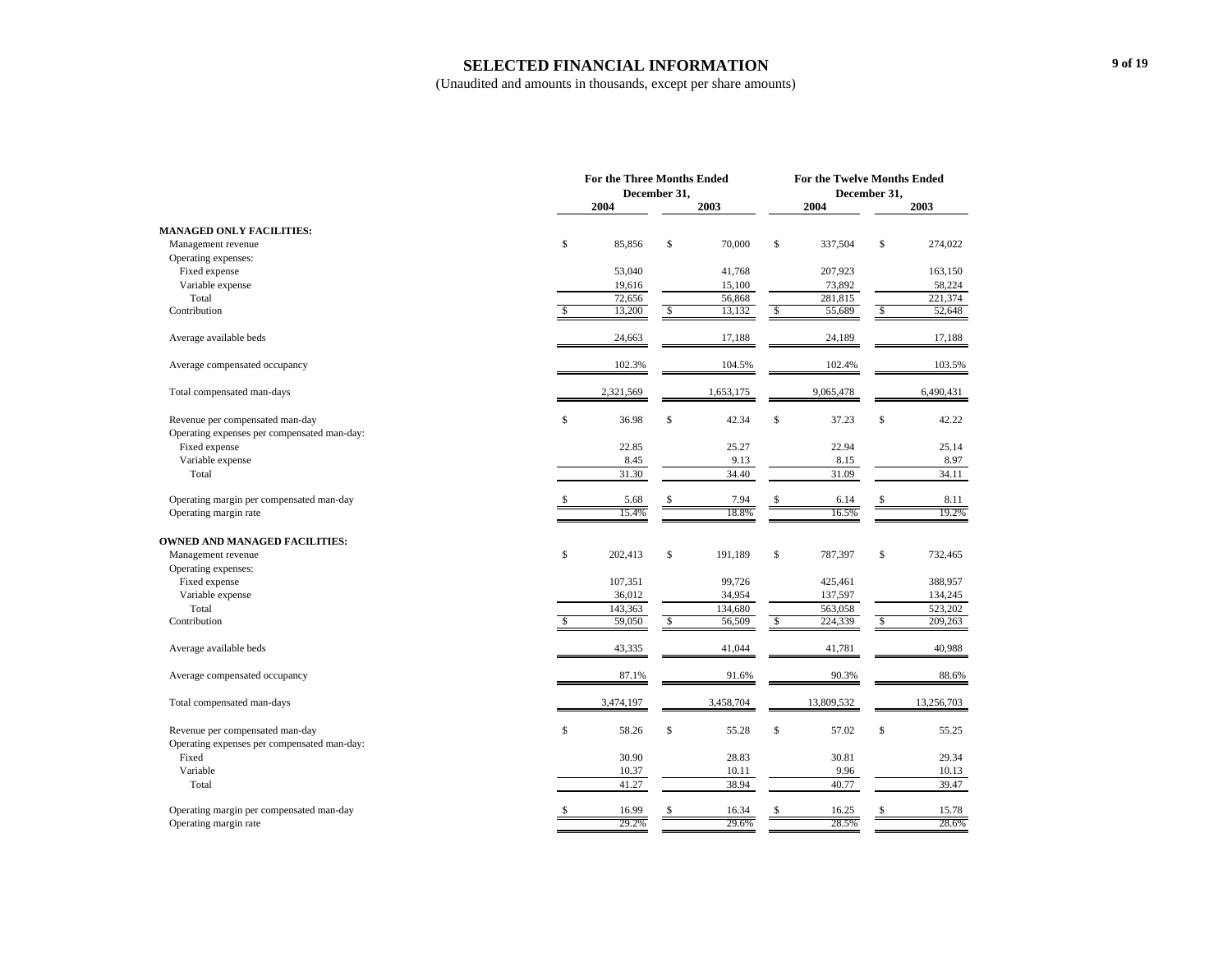### **ANALYSIS OF OUTSTANDING DEBT AND PREFERRED STOCK**

(Unaudited and amounts in thousands)

|                                  | Outstanding<br><b>Balance</b><br>12/31/2003 |           |               | Outstanding<br><b>Balance</b><br>12/31/2004 | <b>Stated</b><br><b>Interest</b><br>Rate | <b>Effective</b><br><b>Interest</b><br>Rate | 1) | <b>Maturity</b><br>Date | Callable/<br>Redeemable                                                                                                                                                                       |
|----------------------------------|---------------------------------------------|-----------|---------------|---------------------------------------------|------------------------------------------|---------------------------------------------|----|-------------------------|-----------------------------------------------------------------------------------------------------------------------------------------------------------------------------------------------|
| <b>Fixed Rate:</b>               |                                             |           |               |                                             |                                          |                                             |    |                         |                                                                                                                                                                                               |
| \$250.0 Million Senior Notes     | \$                                          | 250,000   | <sup>\$</sup> | 250,000                                     | 9.875%                                   | 10.42%                                      |    | May 2009                | On or prior to May 1, 2005, 35% redeemable at 109.875% with proceeds<br>from equity offerings; on or after May 1, 2006, 100% redeemable at<br>various premium prices until May 1, 2008 at par |
| \$250.0 Million Senior Notes     |                                             | 250,000   |               | 250,000                                     | 7.50%                                    | 7.91%                                       |    | May 2011                | On or prior to May 1, 2006, 35% redeemable at 107.5% with proceeds<br>from equity offerings; on or after May 1, 2007, 100% redeemable at<br>various premium prices until May 1, 2009 at par   |
| \$200.0 Million Senior Notes     |                                             | 202,129   |               | 201,839                                     | 7.50%                                    | 7.65%                                       |    | May 2011                | On or prior to May 1, 2006, 35% redeemable at 107.5% with proceeds<br>from equity offerings; on or after May 1, 2007, 100% redeemable at<br>various premium prices until May 1, 2009 at par   |
| \$30.0 Million Convertible Notes |                                             | 30,000    |               | 30,000                                      | 4.00%                                    | 4.02%                                       |    | February 2007           | Beginning March 1, 2005, may force conversion if the common stock<br>price is greater than \$13.38                                                                                            |
| Other Debt                       |                                             | 486       |               | 321                                         | Various                                  | Various                                     |    | Various                 |                                                                                                                                                                                               |
| <b>Total Fixed Rate Debt</b>     |                                             | 732,615   |               | 732,160                                     |                                          |                                             |    |                         |                                                                                                                                                                                               |
| <b>Floating Rate:</b>            |                                             |           |               |                                             |                                          |                                             |    |                         |                                                                                                                                                                                               |
| Lehman Credit Facility:          |                                             |           |               |                                             |                                          |                                             |    |                         |                                                                                                                                                                                               |
| Term C                           |                                             | 270,813   |               |                                             |                                          |                                             |    |                         |                                                                                                                                                                                               |
| Term D                           |                                             |           |               | 270,135                                     | 5.12%                                    | 5.64%                                       | 2) | March 31, 2008          |                                                                                                                                                                                               |
| \$125.0 Million Revolver         |                                             |           |               | $\sim$                                      | None                                     | None                                        | 3) | March 31, 2006          |                                                                                                                                                                                               |
| <b>Total Floating Rate Debt</b>  |                                             | 270,813   |               | 270,135                                     |                                          |                                             |    |                         |                                                                                                                                                                                               |
| <b>Grand Total Debt</b>          |                                             | 1,003,428 |               | 1,002,295                                   | 7.39%                                    | 7.80%                                       |    | 4.88 Years              | 4)                                                                                                                                                                                            |

<sup>1)</sup> Includes amortization of debt issuance costs, net of debt premiums.

<sup>2)</sup> The variable interest rate on the Term D portion of the Lehman Credit Facility is LIBOR + 2.25%.

<sup>3)</sup> The variable interest rate is LIBOR + 3.50%. As of December 31, 2004, the Company had outstanding letters of credit totaling \$36.7 million, reducing the available borrowing capacity to \$88.3 million.

4) Represents the weighted average debt maturity in years.

#### *Debt Maturity Schedule:*

| Year              | <b>Total Debt</b><br><b>Maturing</b> | % of Debt<br><b>Maturing</b> | % of Debt<br><b>Maturing</b> |  |  |
|-------------------|--------------------------------------|------------------------------|------------------------------|--|--|
| 2005              | \$<br>3,181                          | 0.32%                        | 0.32%                        |  |  |
| 2006              | 3,137                                | 0.31%                        | 0.63%                        |  |  |
| 2007              | 228,999                              | 22.85%                       | 23.48%                       |  |  |
| 2008              | 66.301                               | 6.61%                        | 30.09%                       |  |  |
| 2009              | 250,290                              | 24.97%                       | 55.06%                       |  |  |
| <b>Thereafter</b> | 450,387                              | 44.94%                       | 100.00%                      |  |  |
|                   | 1.002.295<br>S                       | 100.00%                      |                              |  |  |

| Preferred Stock:         | Outstanding<br><b>Balance</b><br>12/31/2003 | Outstanding<br><b>Balance</b><br>12/31/2004 | Dividend<br>Rate |                                                                                                                                  |
|--------------------------|---------------------------------------------|---------------------------------------------|------------------|----------------------------------------------------------------------------------------------------------------------------------|
| Series A Preferred Stock | 7.500                                       |                                             | $8.0\%$ cash     | Redeemed during the first quarter of 2004 at \$25.00 per share plus<br>dividends accrued and unpaid through the redemption date  |
| Series B Preferred Stock | 23.528                                      |                                             | 12.0% cash       | Redeemed during the second quarter of 2004 at \$24.46 per share plus<br>dividends accrued and unpaid through the redemption date |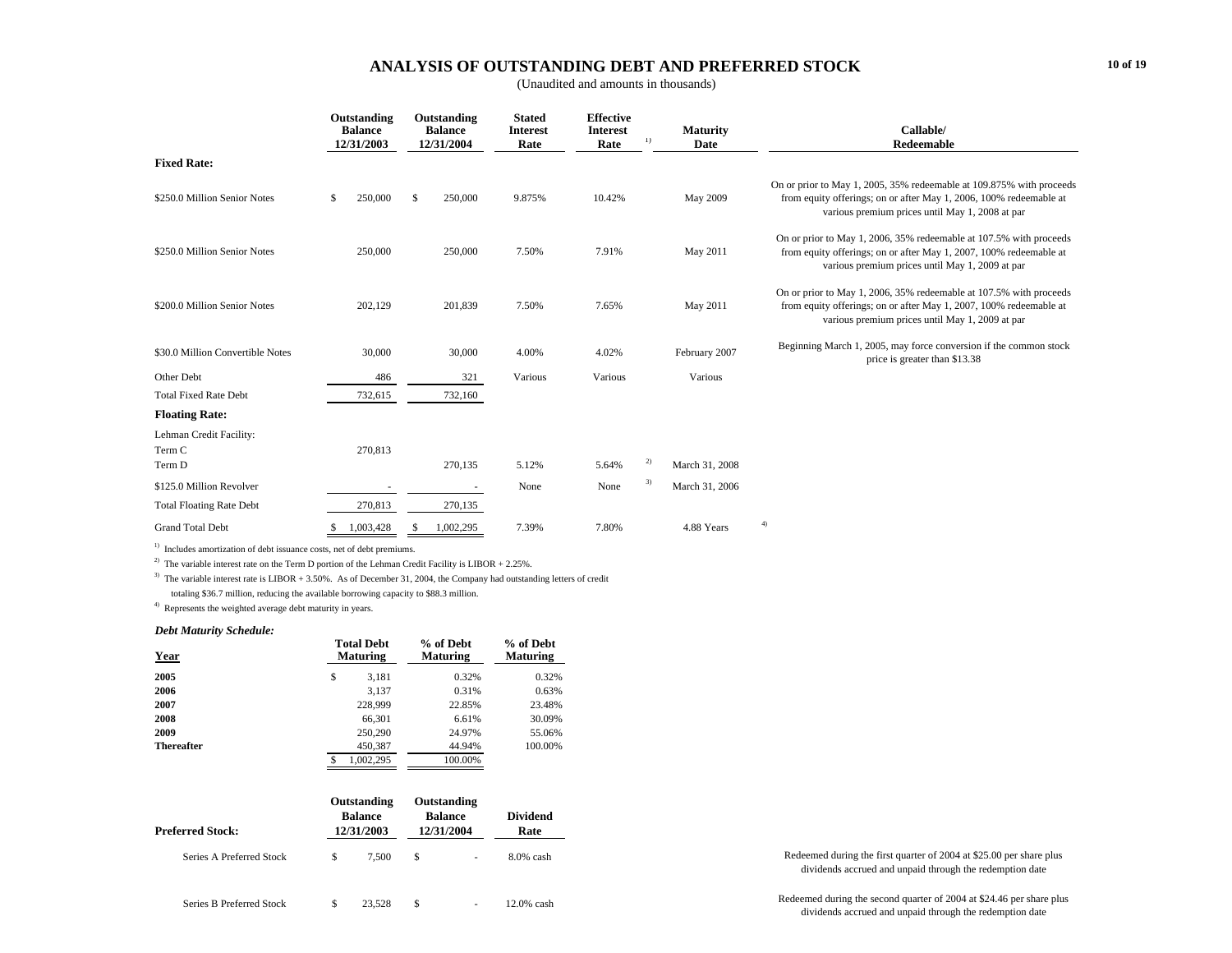### **SELECTED OPERATING RATIOS**

(Unaudited and amounts in thousands, except per share amounts)

|                                                                                                         | For the Three Months Ended<br>December 31, |          |              | For the Twelve Months Ended<br>December 31, |    |         |              |           |
|---------------------------------------------------------------------------------------------------------|--------------------------------------------|----------|--------------|---------------------------------------------|----|---------|--------------|-----------|
|                                                                                                         |                                            | 2004     |              | 2003                                        |    | 2004    |              | 2003      |
| <b>COVERAGE RATIOS:</b>                                                                                 |                                            |          |              |                                             |    |         |              |           |
| Interest coverage ratio (Adjusted EBITDA/Interest incurred) (x)                                         |                                            | 3.2      |              | 3.3                                         |    | 3.2     |              | 3.1       |
| Debt service coverage ratio (Adjusted EBITDA/(Interest incurred + Scheduled principal pmts)) $(x)$      |                                            | 3.1      |              | 3.2                                         |    | 3.1     |              | 2.8       |
| Fixed charge coverage ratio (Adjusted EBITDA/(Interest incurred + Scheduled prin pmts + Pfd dist.)) (x) |                                            | 3.1      |              | 3.1                                         |    | 3.1     |              | 2.4       |
| Senior debt coverage ratio (Senior debt/Annualized Adjusted EBITDA) (x)                                 |                                            | 4.1      |              | 4.1                                         |    | 4.3     |              | 4.4       |
| Total debt and preferred stock coverage ratio (Total debt and pfd stk/Annualized Adjusted EBITDA) (x)   |                                            | 4.2      |              | 4.4                                         |    | 4.4     |              | 4.6       |
| Accounts receivable turnover (Annualized revenues/Accounts receivable) (x)                              |                                            | 7.5      |              | 7.8                                         |    | 7.3     |              | 7.5       |
| <b>DEBT/EQUITY RATIOS:</b>                                                                              |                                            |          |              |                                             |    |         |              |           |
| Total debt/Total market capitalization                                                                  |                                            | 41.2%    |              | 49.1%                                       |    | 41.2%   |              | 49.1%     |
| Total debt/Equity market capitalization                                                                 |                                            | 70.0%    |              | 96.3%                                       |    | 70.0%   |              | 96.3%     |
| Total debt/Book equity capitalization                                                                   |                                            | 122.8%   |              | 129.4%                                      |    | 122.8%  |              | 129.4%    |
| Total debt/Gross book value of real estate assets                                                       |                                            | 50.8%    |              | 54.4%                                       |    | 50.8%   |              | 54.4%     |
| RETURN ON INVESTMENT RATIOS:                                                                            |                                            |          |              |                                             |    |         |              |           |
| Annualized return on operating real estate investments                                                  |                                            |          |              |                                             |    |         |              |           |
| (Annualized Adjusted EBITDA/Average operating real estate investments (undepreciated book value)*)      |                                            | 12.0%    |              | 12.8%                                       |    | 12.0%   |              | 12.4%     |
| Annualized return on total assets                                                                       |                                            |          |              |                                             |    |         |              |           |
| (Annualized Adjusted EBITDA/Average total assets (undepreciated book value)*)                           |                                            | 10.2%    |              | 10.9%                                       |    | 10.1%   |              | 10.5%     |
| <b>OVERHEAD RATIOS:</b>                                                                                 |                                            |          |              |                                             |    |         |              |           |
| Annualized general & administrative expenses/Average total assets (undepreciated book value)*           |                                            | 2.2%     |              | 2.1%                                        |    | 2.1%    |              | 1.9%      |
| General & administrative expenses/Total revenues                                                        |                                            | 4.4%     |              | 4.2%                                        |    | 4.2%    |              | 3.9%      |
| <b>INTEREST EXPENSE, NET</b>                                                                            |                                            |          |              |                                             |    |         |              |           |
| Interest income from continuing operations                                                              | \$                                         | (1,105)  | $\mathbb{S}$ | (965)                                       | \$ | (4,017) | \$           | (3,602)   |
| Interest incurred                                                                                       |                                            | 18,334   |              | 18,040                                      |    | 72,283  |              | 71,443    |
| Amortization of debt costs and other non-cash interest                                                  |                                            | 1,530    |              | 1,798                                       |    | 6,750   |              | 7,505     |
| Capitalized interest                                                                                    |                                            | (1, 391) |              | (886)                                       |    | (5,839) |              | (900)     |
| Interest expense, net                                                                                   | \$                                         | 17,368   | \$           | 17,987                                      | \$ | 69,177  | \$           | 74,446    |
| <b>EBITDA CALCULATION:</b>                                                                              |                                            |          |              |                                             |    |         |              |           |
| Net income                                                                                              | \$                                         | 14,927   | $\mathbb{S}$ | 79,614                                      | \$ | 62,543  | $\mathbb{S}$ | 141,783   |
| Interest expense, net                                                                                   |                                            | 17,368   |              | 17,987                                      |    | 69,177  |              | 74,446    |
| Depreciation and amortization                                                                           |                                            | 14,511   |              | 13,828                                      |    | 54,511  |              | 52,930    |
| Income tax (benefit) expense                                                                            |                                            | 12,182   |              | (52, 459)                                   |    | 42,126  |              | (52, 352) |
| (Income) loss from discontinued operations, net of taxes                                                |                                            | 116      |              | (275)                                       |    | 99      |              | 2,120     |
| <b>EBITDA</b>                                                                                           |                                            | 59,104   |              | 58,695                                      |    | 228,456 |              | 218,927   |
| Expenses associated with debt refinancing and recapitalization transactions                             |                                            |          |              |                                             |    | 101     |              | 6,687     |
| Change in fair value of derivative instruments                                                          |                                            |          |              |                                             |    |         |              | (2,900)   |
| <b>ADJUSTED EBITDA</b>                                                                                  | $\mathbb{S}$                               | 59,104   | $\mathbb{S}$ | 58,695                                      | \$ | 228,557 | \$           | 222,714   |

*\*Calculated as a simple average (beginning of period plus end of period divided by 2)*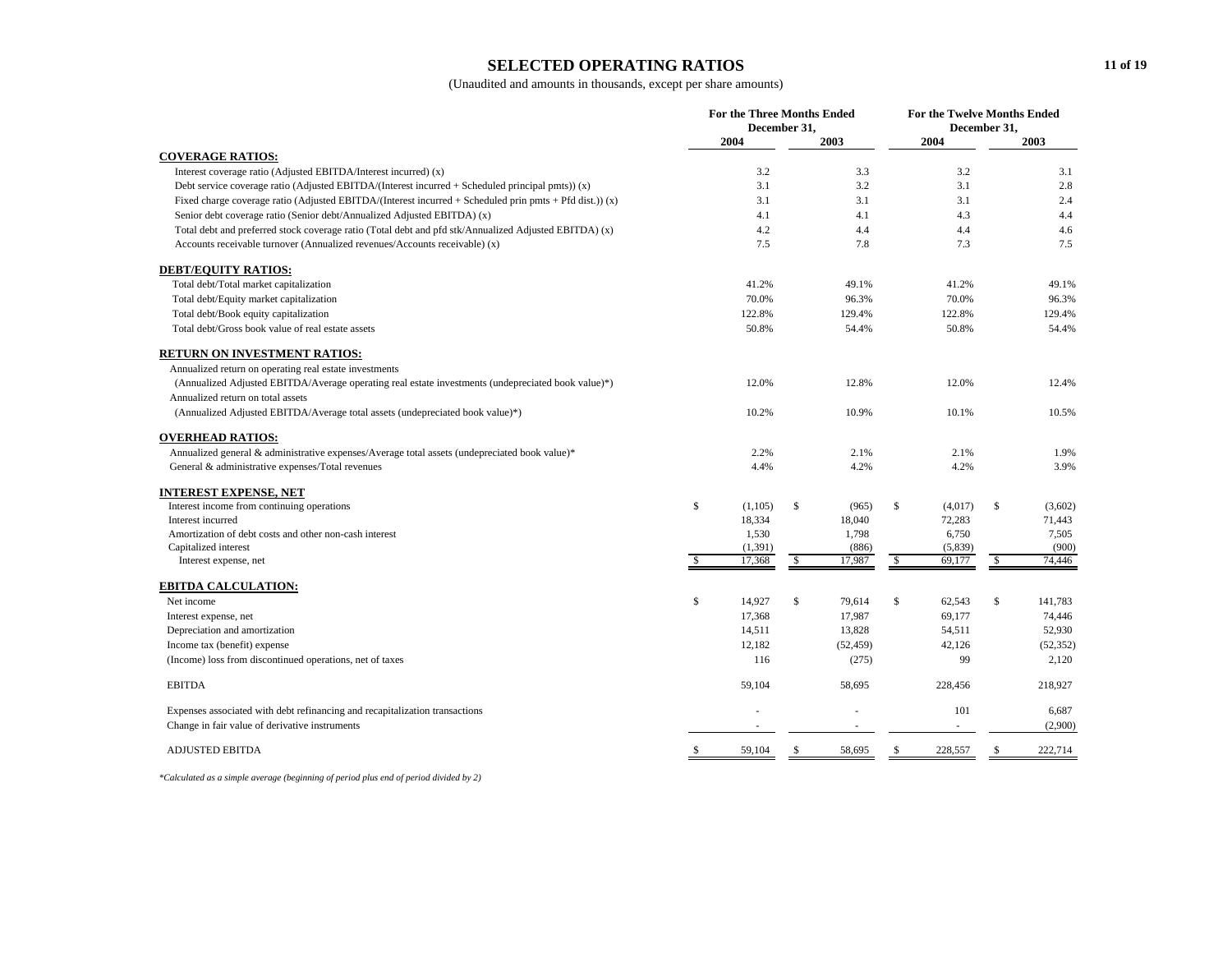| <b>Facility Name</b>                                               | <b>Year Constructed</b><br>(A) | <b>Primary Customer</b>  | <b>Design</b><br>Capacity (B) | <b>Security</b><br>Level | <b>Facility Type</b><br>(C) | Term     | Remaining<br><b>Renewal Options</b><br>(D) | Compensated<br>Occupancy % for<br>the Quarter ended<br>12/31/04 |
|--------------------------------------------------------------------|--------------------------------|--------------------------|-------------------------------|--------------------------|-----------------------------|----------|--------------------------------------------|-----------------------------------------------------------------|
| <b>Owned and Managed Facilities:</b>                               |                                |                          |                               |                          |                             |          |                                            |                                                                 |
| Central Arizona Detention Center<br>Florence, Arizona              | 1994, 1998                     | <b>USMS</b>              | 2,304                         | Multi                    | Detention                   | $May-05$ | $(3)$ 1 year                               | 139.13%                                                         |
| Eloy Detention Center<br>Eloy, Arizona                             | 1995, 1996                     | BOP, ICE                 | 1,500                         | Medium                   | Detention                   | Feb-05   | $(4)$ 1 year                               | 96.30%                                                          |
| Florence Correctional Center<br>Florence, Arizona                  | 1999                           | State of Alaska          | 1,824                         | Multi                    | Correctional                | $Jun-08$ | $(6)$ 1 year                               | 95.81%                                                          |
| California City Correctional Center<br>California City, California | 1999                           | <b>BOP</b>               | 2,304                         | Medium                   | Correctional                | Sep-05   | $(5)$ 1 year                               | 113.90%                                                         |
| San Diego Correctional Facility (E)<br>San Diego, California       | 1999, 2000                     | ICE                      | 1.232                         | Minimum/<br>Medium       | Detention                   | Mar-05   |                                            | 112.49%                                                         |
| <b>Bent County Correctional Facility</b><br>Las Animas, Colorado   | 1992, 1997                     | State of Colorado        | 700                           | Medium                   | Correctional                | $Jun-05$ | $(1)$ 2 year                               | 100.59%                                                         |
| Crowley County Correctional Facility<br>Olney Springs, Colorado    | 1998, 2004                     | State of Colorado        | 1,794                         | Medium                   | Correctional                | $Jun-05$ | $(1)$ 2 year                               | 38.02%                                                          |
| Huerfano County Correctional Center (F)<br>Walsenburg, Colorado    | 1997                           | State of Colorado        | 752                           | Medium                   | Correctional                | $Jun-05$ | $(1)$ 2 year                               | 100.67%                                                         |
| Kit Carson Correctional Center<br>Burlington, Colorado             | 1998                           | State of Colorado        | 768                           | Medium                   | Correctional                | $Jun-05$ | $(1)$ 2 year                               | 103.80%                                                         |
| Coffee Correctional Facility (G)<br>Nicholls, Georgia              | 1998, 1999                     | State of Georgia         | 1,524                         | Medium                   | Correctional                | $Jun-05$ | $(14)$ 1 year                              | 97.73%                                                          |
| McRae Correctional Facility<br>McRae, Georgia                      | 2000, 2002                     | <b>BOP</b>               | 1,524                         | Medium                   | Correctional                | $Dec-05$ | $(7)$ 1 year                               | 109.23%                                                         |
| Stewart County Correctional Facility (H)<br>Lumpkin, Georgia       | 2004                           |                          | 273                           | Medium                   | Correctional                |          |                                            | 0.00%                                                           |
| Wheeler Correctional Facility (G)<br>Alamo, Georgia                | 1998, 1999                     | State of Georgia         | 1,524                         | Medium                   | Correctional                | $Jun-05$ | $(14)$ 1 year                              | 97.74%                                                          |
| Leavenworth Detention Center<br>Leavenworth, Kansas                | 1992, 2000                     | <b>USMS</b>              | 767                           | Maximum                  | Detention                   | $Dec-05$ |                                            | 106.19%                                                         |
| Lee Adjustment Center<br>Beattyville, Kentucky                     | 1990                           | State of Vermont         | 756                           | Minimum/<br>Medium       | Correctional                | $Jun-07$ |                                            | 96.60%                                                          |
| Marion Adjustment Center<br>St. Mary, Kentucky                     | 1955, 1988                     | Commonwealth of Kentucky | 790                           | Minimum                  | Correctional                | Dec-07   | $(3)$ 2 year                               | 102.49%                                                         |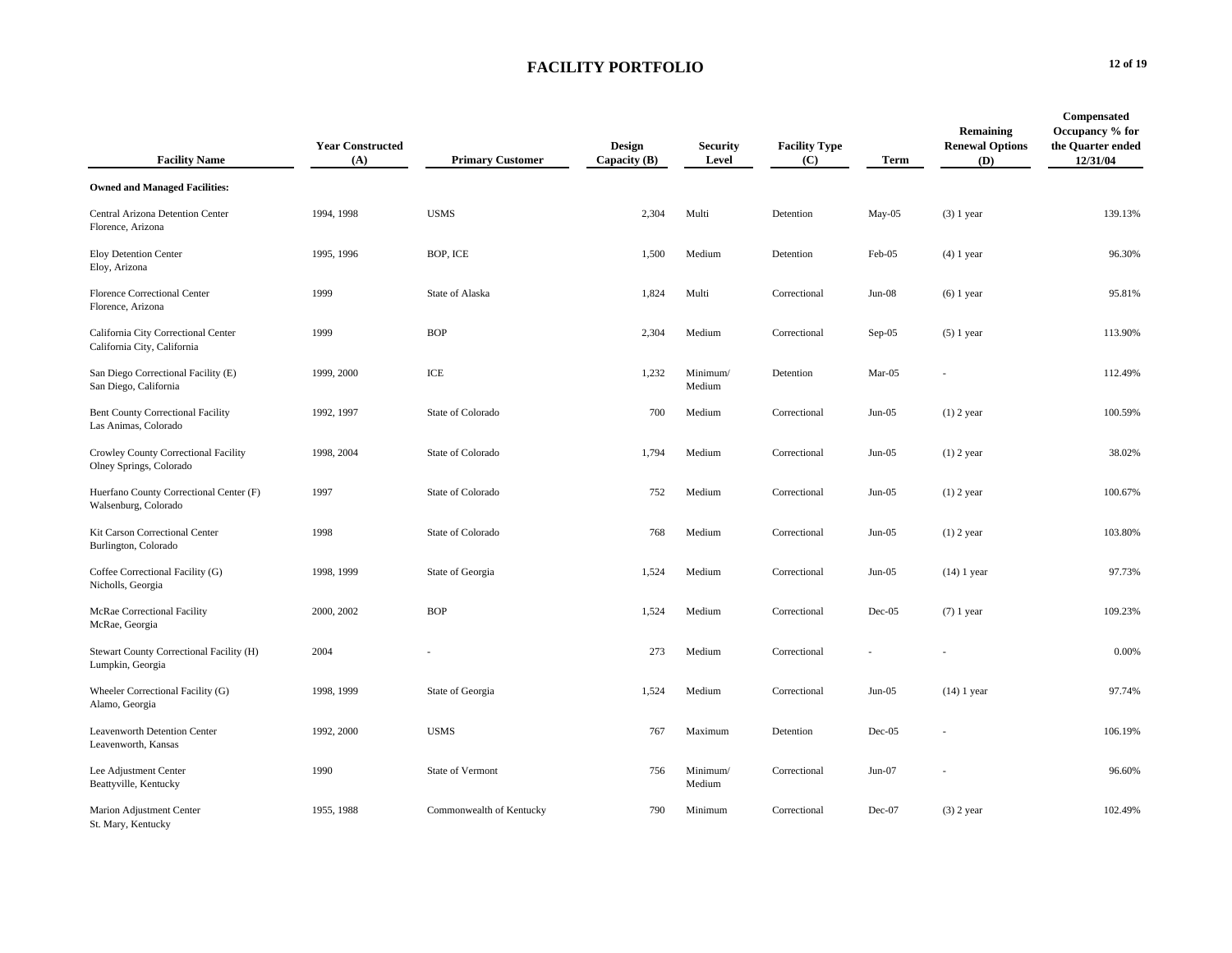| <b>Facility Name</b>                                                   | <b>Year Constructed</b><br>(A) | <b>Primary Customer</b>   | Design<br>Capacity $(B)$ | <b>Security</b><br>Level | <b>Facility Type</b><br>(C) | Term       | Remaining<br><b>Renewal Options</b><br>(D) | Compensated<br>Occupancy % for<br>the Quarter ended<br>12/31/04 |
|------------------------------------------------------------------------|--------------------------------|---------------------------|--------------------------|--------------------------|-----------------------------|------------|--------------------------------------------|-----------------------------------------------------------------|
| Otter Creek Correctional Center<br>Wheelwright, Kentucky               | 1993                           | State of Indiana          | 656                      | Minimum/<br>Medium       | Correctional                | $Jan-11$   |                                            | 99.30%                                                          |
| Prairie Correctional Facility<br>Appleton, Minnesota                   | 1991                           | State of Wisconsin        | 1,550                    | Medium                   | Correctional                | $Dec-05$   | $(2)$ 1 year                               | 36.91%                                                          |
| Tallahatchie County Correctional Facility (I)<br>Tutwiler, Mississippi | 2000                           | State of Hawaii           | 1,104                    | Medium                   | Correctional                | $Jun-06$   |                                            | 83.80%                                                          |
| Crossroads Correctional Center (J)<br>Shelby, Montana                  | 1999                           | State of Montana          | 568                      | Multi                    | Correctional                | Jun-05     | $(7)$ 2 year                               | 94.13%                                                          |
| Cibola County Corrections Center<br>Milan, New Mexico                  | 1994, 1999                     | <b>BOP</b>                | 1,072                    | Medium                   | Correctional                | Sep-05     | $(5)$ 1 year                               | 96.49%                                                          |
| New Mexico Women's Correctional Facility<br>Grants, New Mexico         | 1989, 2000                     | State of New Mexico       | 596                      | Multi                    | Correctional                | $Jun-05$   |                                            | 96.75%                                                          |
| <b>Torrance County Detention Facility</b><br>Estancia, New Mexico      | 1990, 1997                     | <b>USMS</b>               | 910                      | Multi                    | Detention                   | Indefinite |                                            | 83.04%                                                          |
| Northeast Ohio Correctional Center<br>Youngstown, Ohio                 | 1997                           | <b>USMS</b>               | 2,016                    | Medium                   | Correctional                | $Nov-04$   | $(4)$ 1 year                               | 15.33%                                                          |
| Cimarron Correctional Facility (K)<br>Cushing, Oklahoma                | 1997                           | State of Oklahoma         | 960                      | Medium                   | Correctional                | Jun-05     | $(4)$ 1 year                               | 100.01%                                                         |
| Davis Correctional Facility (K)<br>Holdenville, Oklahoma               | 1996                           | State of Oklahoma         | 960                      | Medium                   | Correctional                | $Jun-05$   | $(4)$ 1 year                               | 100.76%                                                         |
| Diamondback Correctional Facility<br>Watonga, Oklahoma                 | 1998, 2000                     | State of Arizona          | 2,160                    | Medium                   | Correctional                | $Jun-05$   | $(2)$ 1 year                               | 72.07%                                                          |
| North Fork Correctional Facility (L)<br>Sayre, Oklahoma                | 1998                           |                           | 1,440                    | Medium                   | Correctional                |            |                                            | 0.00%                                                           |
| West Tennessee Detention Facility<br>Mason, Tennessee                  | 1990, 1996                     | <b>USMS</b>               | 600                      | Multi                    | Detention                   | Feb-06     | $(1)$ 1 year                               | 70.04%                                                          |
| Shelby Training Center (M)<br>Memphis, Tennessee                       | 1986, 1995                     | Shelby County, TN         | 200                      | Secure                   | Juvenile                    | Apr- $15$  |                                            | 92.83%                                                          |
| Whiteville Correctional Facility (N)<br>Whiteville, Tennessee          | 1998                           | <b>State of Tennessee</b> | 1,536                    | Medium                   | Correctional                | Sep-05     | $(2)$ 1 year                               | 95.91%                                                          |
| Bridgeport Pre-Parole Transfer Facility<br>Bridgeport, Texas           | 1989                           | State of Texas            | 200                      | Medium                   | Correctional                | Feb-07     | $(4)$ 1 year                               | 96.83%                                                          |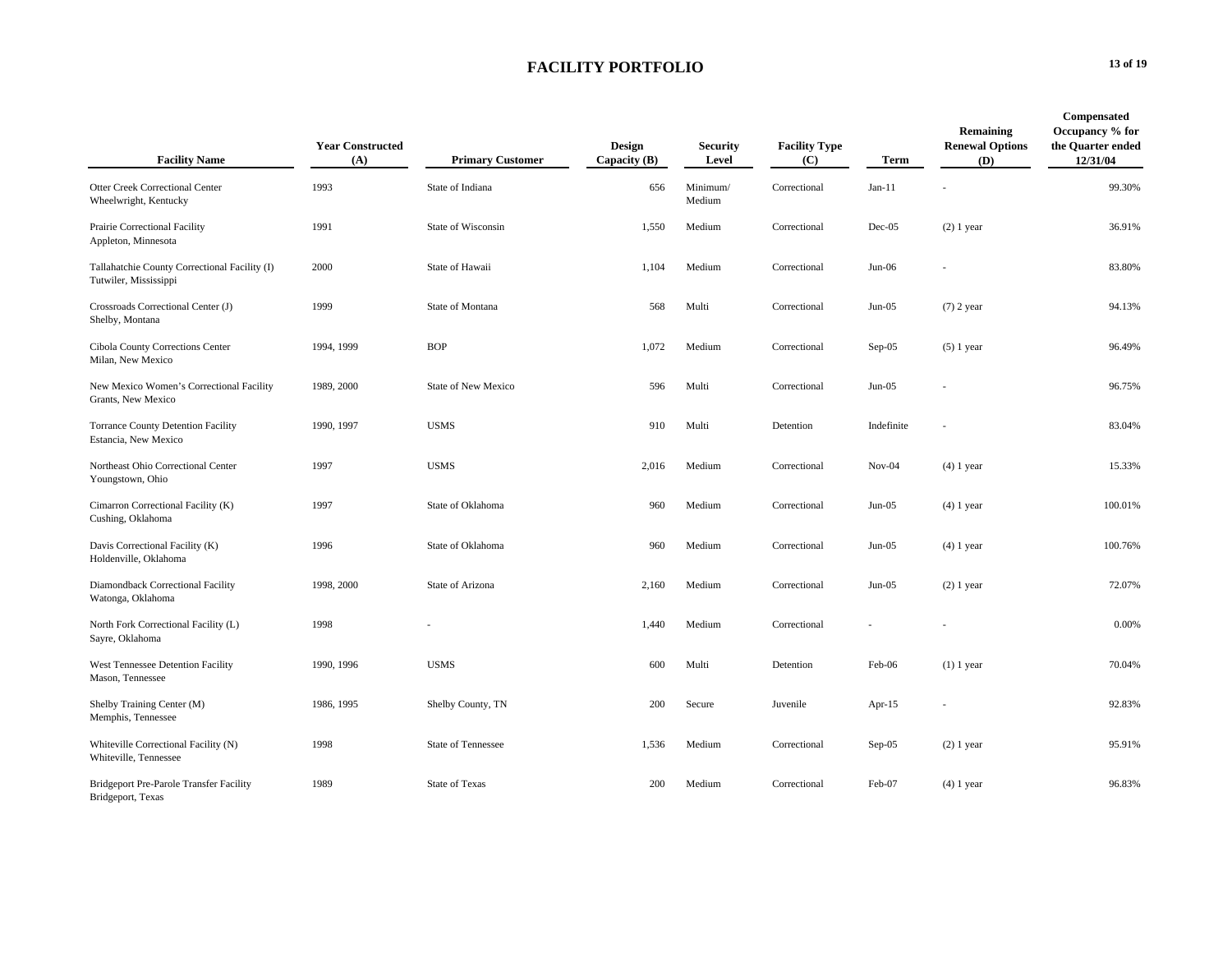| <b>Facility Name</b>                                                                     | <b>Year Constructed</b><br>(A) | <b>Primary Customer</b> | <b>Design</b><br>Capacity (B) | <b>Security</b><br>Level | <b>Facility Type</b><br>(C) | Term     | Remaining<br><b>Renewal Options</b><br>(D) | <b>Compensated</b><br>Occupancy % for<br>the Quarter ended<br>12/31/04 |
|------------------------------------------------------------------------------------------|--------------------------------|-------------------------|-------------------------------|--------------------------|-----------------------------|----------|--------------------------------------------|------------------------------------------------------------------------|
| <b>Eden Detention Center</b><br>Eden, Texas                                              | 1990                           | <b>BOP</b>              | 1,225                         | Medium                   | Correctional                | Apr-05   | $(2)$ 1 year                               | 112.14%                                                                |
| <b>Houston Processing Center</b><br>Houston, Texas                                       | 1984                           | ICE                     | 905                           | Medium                   | Detention                   | Sep-05   | $(3)$ 1 year                               | 77.26%                                                                 |
| <b>Laredo Processing Center</b><br>Laredo, Texas                                         | 1985, 1990                     | ICE                     | 258                           | Minimum/<br>Medium       | Detention                   | Mar-05   |                                            | 146.23%                                                                |
| Webb County Detention Center<br>Laredo, Texas                                            | 1998                           | <b>USMS</b>             | 480                           | Medium                   | Detention                   | Aug-05   |                                            | 107.34%                                                                |
| Mineral Wells Pre-Parole Transfer Facility<br>Mineral Wells, Texas                       | 1995                           | State of Texas          | 2,103                         | Minimum                  | Correctional                | Feb-07   | $(4)$ 1 year                               | 98.40%                                                                 |
| T. Don Hutto Correctional Center<br>Taylor, Texas                                        | 1997                           | <b>USMS</b>             | 480                           | Minimum                  | Correctional                | $Nov-04$ | Indefinite                                 | 67.71%                                                                 |
| D.C. Correctional Treatment Facility (O)<br>Washington D.C.                              | 1992                           | District of Columbia    | 1,500                         | Medium                   | Detention                   | $Mar-17$ |                                            | 80.29%                                                                 |
| Total design capacity for Owned and Managed Facilities (39 Owned and Managed Facilities) |                                |                         | 43,815                        |                          |                             |          |                                            |                                                                        |
| <b>Managed Only Facilities:</b>                                                          |                                |                         |                               |                          |                             |          |                                            |                                                                        |
| <b>Bay Correctional Facility</b><br>Panama City, Florida                                 | N/A                            | State of Florida        | 750                           | Medium                   | Correctional                | $Jun-05$ |                                            | 99.38%                                                                 |
| Bay County Jail and Annex<br>Panama City, Florida                                        | N/A                            | Bay County, FL          | 677                           | Multi                    | Detention                   | Sep-06   |                                            | 139.60%                                                                |
| Citrus County Detention Facility<br>Lecanto, Florida                                     | N/A                            | Citrus County, FL       | 400                           | Multi                    | Detention                   | Sep-05   | $(1)$ 5 year                               | 104.48%                                                                |
| Gadsden Correctional Institution<br>Quincy, Florida                                      | N/A                            | State of Florida        | 896                           | Minimum/<br>Medium       | Correctional                | $Jun-05$ |                                            | 115.08%                                                                |
| Hernando County Jail<br>Brooksville, Florida                                             | N/A                            | Hernando County, FL     | 302                           | Multi                    | Detention                   | $Oct-10$ |                                            | 126.90%                                                                |
| Lake City Correctional Facility<br>Lake City, Florida                                    | N/A                            | State of Florida        | 350                           | Secure                   | Correctional                | $Jun-05$ |                                            | 99.52%                                                                 |
| Idaho Correctional Center<br>Boise, Idaho                                                | N/A                            | State of Idaho          | 1,270                         | Minimum/<br>Medium       | Correctional                | $Jun-05$ |                                            | 100.27%                                                                |
| Marion County Jail<br>Indianapolis, Indiana                                              | N/A                            | Marion County, IN       | 670                           | Multi                    | Detention                   | Aug-05   |                                            | 146.12%                                                                |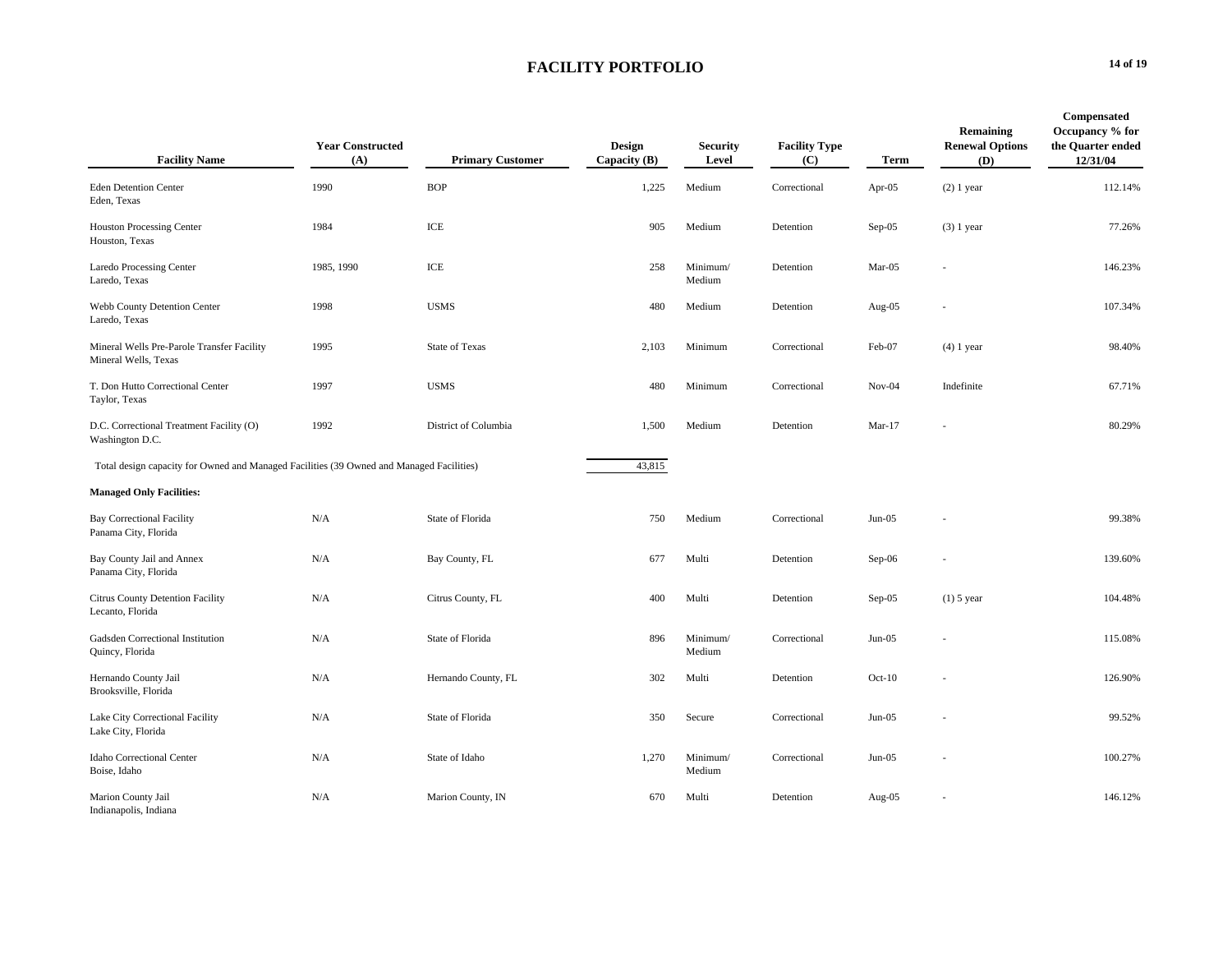| <b>Facility Name</b>                                             | <b>Year Constructed</b><br>(A) | <b>Primary Customer</b>   | <b>Design</b><br>Capacity (B) | <b>Security</b><br>Level | <b>Facility Type</b><br>(C) | Term      | Remaining<br><b>Renewal Options</b><br>(D) | Compensated<br>Occupancy % for<br>the Quarter ended<br>12/31/04 |
|------------------------------------------------------------------|--------------------------------|---------------------------|-------------------------------|--------------------------|-----------------------------|-----------|--------------------------------------------|-----------------------------------------------------------------|
| Winn Correctional Center<br>Winnfield, Louisiana                 | N/A                            | State of Louisiana        | 1,538                         | Medium/<br>Maximum       | Correctional                | Sep-06    | $(1)$ 2 year                               | 95.00%                                                          |
| <b>Delta Correctional Facility</b><br>Greenwood, Mississippi     | N/A                            | State of Mississippi      | 1,016                         | Minimum/<br>Medium       | Correctional                | Mar-05    | $(1)$ 2 year                               | 106.22%                                                         |
| Wilkinson County Correctional Facility<br>Woodville, Mississippi | N/A                            | State of Mississippi      | 1,000                         | Medium                   | Correctional                | Sep-05    | $(3)$ 1 year                               | 98.91%                                                          |
| <b>Elizabeth Detention Center</b><br>Elizabeth, New Jersey       | N/A                            | ICE                       | 300                           | Minimum                  | Detention                   | Apr- $05$ |                                            | 89.99%                                                          |
| David L. Moss Criminal Justice Center<br>Tulsa, Oklahoma         | N/A                            | Tulsa County, OK          | 1,440                         | Multi                    | Detention                   | $Jun-05$  | $(2)$ 1 year                               | 82.58%                                                          |
| <b>Silverdale Facilities</b><br>Chattanooga, Tennessee           | N/A                            | Hamilton County, TN       | 784                           | Multi                    | Detention                   | Feb-07    | Indefinite                                 | 91.83%                                                          |
| South Central Correctional Center<br>Clifton, Tennessee          | N/A                            | State of Tennessee        | 1,506                         | Medium                   | Correctional                | $Jun-05$  | $(1)$ 2 year                               | 106.99%                                                         |
| Metro-Davidson County Detention Facility<br>Nashville, Tennessee | N/A                            | Davidson County, TN       | 1,092                         | Multi                    | Detention                   | Jul-06    | $(2)$ 1 year                               | 118.35%                                                         |
| Hardeman County Correctional Facility<br>Whiteville, Tennessee   | N/A                            | <b>State of Tennessee</b> | 2,016                         | Medium                   | Correctional                | $Jul-05$  | $(1)$ 2 year                               | 96.92%                                                          |
| B. M. Moore Correctional Center<br>Overton, Texas                | N/A                            | <b>State of Texas</b>     | 500                           | Minimum/<br>Medium       | Correctional                | $Jan-07$  | $(2)$ 1 year                               | 99.64%                                                          |
| <b>Bartlett State Jail</b><br>Bartlett, Texas                    | N/A                            | <b>State of Texas</b>     | 962                           | Minimum/<br>Medium       | Correctional                | $Jan-07$  | $(4)$ 1 year                               | 103.79%                                                         |
| Bradshaw State Jail<br>Henderson, Texas                          | N/A                            | <b>State of Texas</b>     | 1,980                         | Minimum/<br>Medium       | Correctional                | $Jan-07$  | $(4)$ 1 year                               | 99.68%                                                          |
| Dawson State Jail<br>Dallas, Texas                               | N/A                            | State of Texas            | 2,216                         | Minimum/<br>Medium       | Correctional                | $Jan-07$  | $(4)$ 1 year                               | 97.65%                                                          |
| <b>Diboll Correctional Center</b><br>Diboll, Texas               | N/A                            | <b>State of Texas</b>     | 518                           | Minimum/<br>Medium       | Correctional                | $Jan-07$  | $(2)$ 1 year                               | 99.82%                                                          |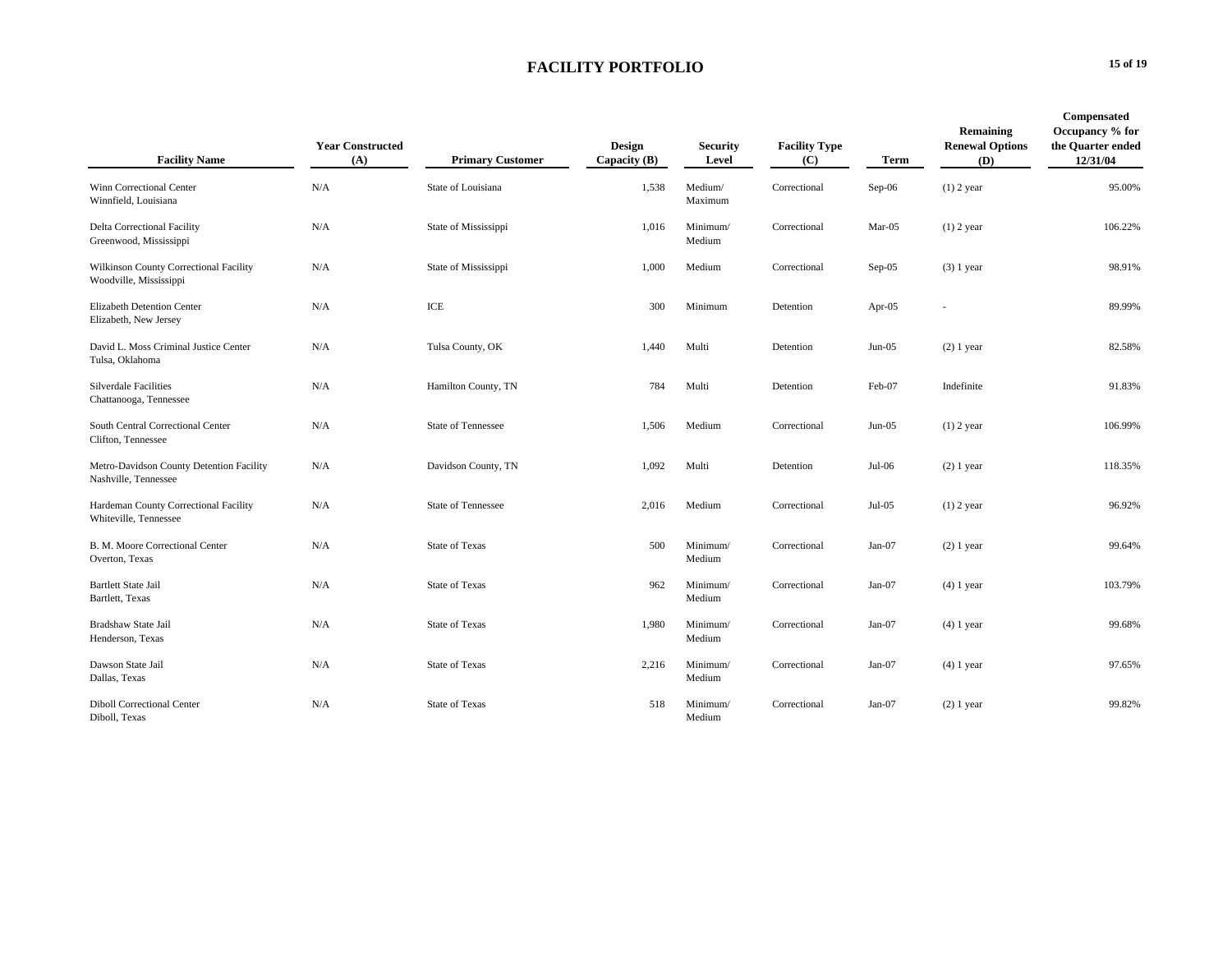| <b>Facility Name</b>                                                                                                                                                                                                                                                                                                                                                            | <b>Year Constructed</b><br>(A) | <b>Primary Customer</b>             | Design<br>Capacity (B)                                                | <b>Security</b><br>Level | <b>Facility Type</b><br>(C) | Term     | Remaining<br><b>Renewal Options</b><br>(D) | Compensated<br>Occupancy % for<br>the Quarter ended<br>12/31/04 |
|---------------------------------------------------------------------------------------------------------------------------------------------------------------------------------------------------------------------------------------------------------------------------------------------------------------------------------------------------------------------------------|--------------------------------|-------------------------------------|-----------------------------------------------------------------------|--------------------------|-----------------------------|----------|--------------------------------------------|-----------------------------------------------------------------|
| Liberty County Jail/Juvenile Center<br>Liberty, Texas                                                                                                                                                                                                                                                                                                                           | N/A                            | Liberty County, Texas               | 380                                                                   | Multi                    | Detention                   | $Jan-05$ | $(1)$ 3 year                               | 91.66%                                                          |
| Lindsey State Jail<br>Jacksboro, Texas                                                                                                                                                                                                                                                                                                                                          | N/A                            | <b>State of Texas</b>               | 1,031                                                                 | Minimum/<br>Medium       | Correctional                | $Jan-07$ | $(4)$ 1 year                               | 98.78%                                                          |
| Willacy State Jail<br>Raymondville, Texas                                                                                                                                                                                                                                                                                                                                       | N/A                            | <b>State of Texas</b>               | 1,069                                                                 | Minimum/<br>Medium       | Correctional                | $Jan-07$ | $(4)$ 1 year                               | 96.05%                                                          |
| Total design capacity for Managed Only Facilities (25 Managed Only Facilities)                                                                                                                                                                                                                                                                                                  |                                |                                     | 24,663                                                                |                          |                             |          |                                            |                                                                 |
| <b>Total design capacity for All Facilities</b>                                                                                                                                                                                                                                                                                                                                 |                                |                                     | 68,478                                                                |                          |                             |          |                                            |                                                                 |
| January 1, 2005 Design Changes (B)<br><b>Bartlett State Jail</b><br>Bay County Jail and Annex<br>Cibola County Corrections Center<br>Delta Correctional Facility<br>Gadsden Correctional Institution<br>Hernando County Jail<br>Lee Adjustment Center<br>Marion Adjustment Center<br>Marion County Jail<br>San Diego Correctional Facility<br>South Central Correctional Center |                                |                                     | 39<br>473<br>57<br>156<br>140<br>46<br>60<br>36<br>360<br>(16)<br>170 |                          |                             |          |                                            |                                                                 |
| Total design capacity for All Facilities (January 1, 2005)                                                                                                                                                                                                                                                                                                                      |                                |                                     | 69,999                                                                |                          |                             |          |                                            |                                                                 |
| <b>Leased Facilities:</b>                                                                                                                                                                                                                                                                                                                                                       |                                |                                     |                                                                       |                          |                             |          |                                            |                                                                 |
| Leo Chesney Correctional Center<br>Live Oak, California                                                                                                                                                                                                                                                                                                                         | 1989                           | <b>Cornell Corrections</b>          | 240                                                                   | Minimum                  | Owned/Leased                | $Jun-05$ | $(1)$ 1 year                               | N/A                                                             |
| Queensgate Correctional Facility<br>Cincinnati, Ohio                                                                                                                                                                                                                                                                                                                            | 1906                           | Hamilton County, OH                 | 850                                                                   | Medium                   | Owned/Leased                | Feb-06   | $(1)$ 1 year                               | N/A                                                             |
| Community Education Partners (P)<br>Houston, Texas                                                                                                                                                                                                                                                                                                                              | N/A                            | <b>Community Education Partners</b> |                                                                       | Non-secure               | Owned/Leased                | $Jun-08$ | $(3)$ 5 year                               | N/A                                                             |

(A) The year constructed represents the initial completion of the facility's construction, as well as significant additions to the facility that occurred at a later date.

(B) Design capacity measures the number of beds, and accordingly, the number of inmates each facility is designed to accommodate. Facilities housing detainees on a short term basis may exceed the original intended design capacity for sentenced inmates due to the lower level of services required by detainees in custody for a brief period. From time to time, we may evaluate the design capacity of our facilities based on the customers using the facilities, and the ability to reconfigure space with minimal capital outlays. We believe design capacity is an appropriate measure for evaluating prison operations, because the revenue generated by each facility is based on a per diem or monthly rate per inmate housed at the facility paid by the corresponding contracting governmental entity.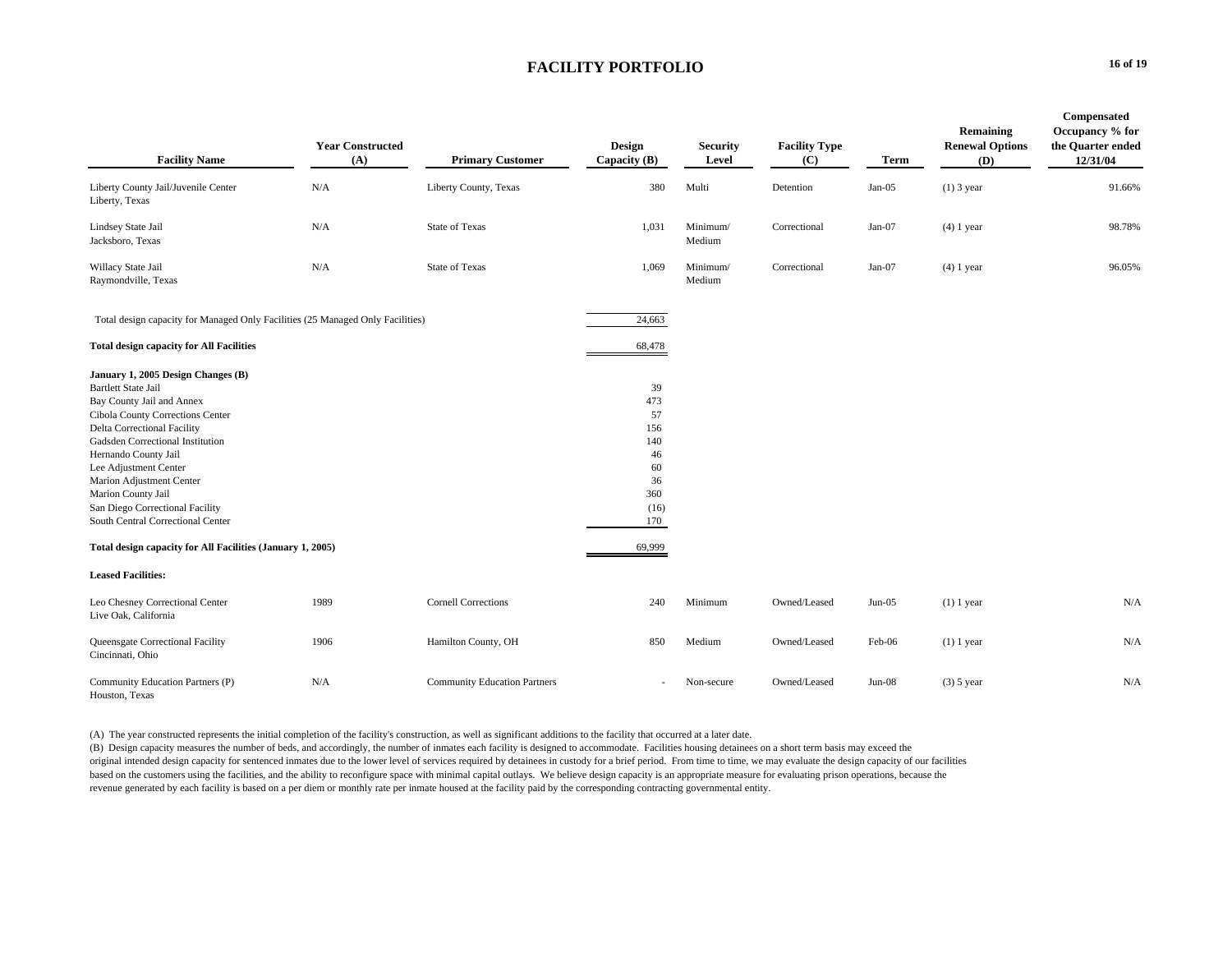|                      |                         |                         |                |                 |                      |      |                        | Compensated       |
|----------------------|-------------------------|-------------------------|----------------|-----------------|----------------------|------|------------------------|-------------------|
|                      |                         |                         |                |                 |                      |      | Remaining              | Occupancy % for   |
|                      | <b>Year Constructed</b> |                         | <b>Design</b>  | <b>Security</b> | <b>Facility Type</b> |      | <b>Renewal Options</b> | the Quarter ended |
| <b>Facility Name</b> | (A)                     | <b>Primary Customer</b> | Capacity $(B)$ | Level           | (C)                  | Term | (D)                    | 12/31/04          |
|                      |                         |                         |                |                 |                      |      |                        |                   |

(C) We manage numerous facilities that have more than a single function (i.e., housing both long-term sentenced adult prisoners and pre-trial detainees). The primary functional categories into which facility types are identified was determined by the relative size of prisoner populations in a particular facility on December 31, 2004. If, for example, a 1,000-bed facility housed 900 adult prisoners with sentences in excess of one year and 100 pre-trial detainees, the primary functional category to which it would be assigned would be that of correction facilities and not detention facilities. It should be understood that the primary functional category to which multi-user facilities are assigned may change from time to time.

(D) Remaining renewal options represents the number of renewals options, if applicable, and the remaining term of each option renewal.

(E) The facility is subject to a ground lease with the County of San Diego whereby the initial lease term is 18 years from the commencement of the contract, as defined. The County has the right to buy out all, or designated portions of, the premises at various times prior to the expiration of the term at a price generally equal to the cost of the premises, or the designated portion of the premises, less an allowance for the amortization over a 20-year period. Upon expiration of the lease, ownership of the facility automatically reverts to the County of San Diego.

(F) The facility is subject to a purchase option held by Huerfano County which grants Huerfano County the right to purchase the facility upon an early termination of the contract at a price generally equal to the cost of the facility plus 80% of the percentage increase in the Consumer Price Index, cumulated annually.

(G) The facility is subject to a purchase option held by the Georgia Department of Corrections, or GDOC, which grants the GDOC the right to purchase the facility for the lesser of the facility's depreciated book value or fair market value at any time during the term of the contract between us and the GDOC.

(H) During the fourth quarter of 2004, 273 beds were completed and available for use while construction continues on the remaining 1,251 beds. We are currently pursuing new management contracts and other opportunities to take advantage of the beds that are available at the Stewart County Correctional Facility, but can provide no assurance that we will be successful in doing so.

(I) The facility is subject to a purchase option held by the Tallahatchie County Correctional Authority which grants Tallahatchie County Correctional Authority the right to purchase the facility at any time during the contract at a price generally equal to the cost of the premises less an allowance for amortization over a 20-year period.

(J) The State of Montana has an option to purchase the facility generally at any time during the term of the contract with us at fair market value less the then present value of a pre-determined portion of per-diem payments made to us by the State of Montana.

(K) The facility is subject to a purchase option held by the Oklahoma Department of Corrections, or ODC, which grants the ODC the right to purchase the facility at its fair market value at any time.

(L) During the third quarter of 2003, all of the Wisconsin inmates housed at the North Fork Correctional Facility were transferred to the Diamondback Correctional Facility in order to satisfy a contractual provision mandated by the State of Wisconsin. Upon completion of the inmate transfers, North Fork Correctional Facility was closed and will remain closed for an indefinite period of time. We are currently pursuing new management contracts and other opportunities to take advantage of the beds that are available at the North Fork Correctional Facility, but can provide no assurance that we will be successful in doing so.

(M) Upon conclusion of the thirty-year lease with Shelby County, Tennessee, the facility will become the property of Shelby County. Prior to such time, if the County terminates the lease without cause, or breaches the lease or the State fails to fund the contract, we may purchase the property for \$150,000. If we terminate the lease without cause, or breach the contract, we will be required to purchase the property for its fair market value as agreed to by the County and us.

(N) The State of Tennessee has the option to purchase the facility in the event of our bankruptcy, or upon an operational breach, as defined, at a price equal to the book value, as defined. (O) The District of Columbia has the right to purchase the facility at any time during the term of the contract at a price generally equal to the present value of the remaining lease payments for the premises. Upon expiration of the lease, ownership of the facility automatically reverts to the District of Columbia.

(P) The alternative educational facility is currently configured to accommodate 900 at-risk juveniles and may be expanded to accommodate a total of 1,400 at-risk juveniles.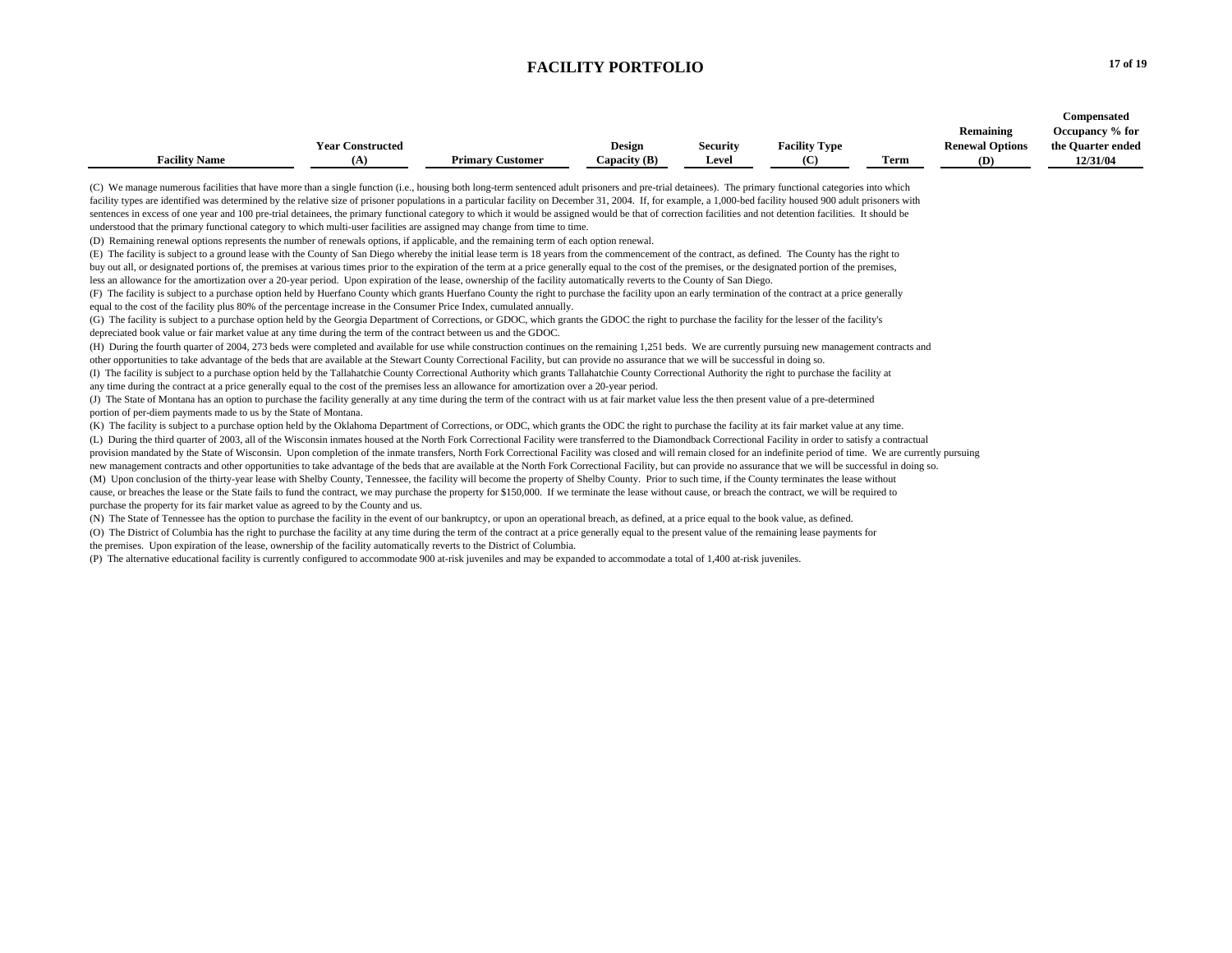#### **DIVERSIFICATION OF REVENUE**

(Unaudited and amounts in thousands)

| <b>Customer</b>                                   | <b>Management Revenue For</b><br>the Twelve Months Ended<br><b>December 31, 2004</b> | <b>Percent of Management Revenue</b><br>For the Twelve Months Ended<br><b>December 31, 2004</b> |
|---------------------------------------------------|--------------------------------------------------------------------------------------|-------------------------------------------------------------------------------------------------|
| <b>Bureau of Prisons</b>                          | \$<br>177,914                                                                        | 15.82%                                                                                          |
| <b>United States Marshals</b>                     | 165,423                                                                              | 14.71%                                                                                          |
| Texas                                             | 90,677                                                                               | 8.06%                                                                                           |
| United States Immigration and Customs Enforcement | 86,286                                                                               | 7.67%                                                                                           |
| Tennessee                                         | 70,394                                                                               | 6.26%                                                                                           |
| Colorado                                          | 52,444                                                                               | 4.66%                                                                                           |
| Georgia                                           | 48,453                                                                               | 4.31%                                                                                           |
| Florida                                           | 44,798                                                                               | 3.98%                                                                                           |
| Oklahoma                                          | 30,206                                                                               | 2.69%                                                                                           |
| District of Columbia                              | 26,833                                                                               | 2.39%                                                                                           |
|                                                   | 793,428                                                                              | 70.53%                                                                                          |
| <b>Total Management Revenue</b>                   | 1,124,901                                                                            | 100.00%                                                                                         |